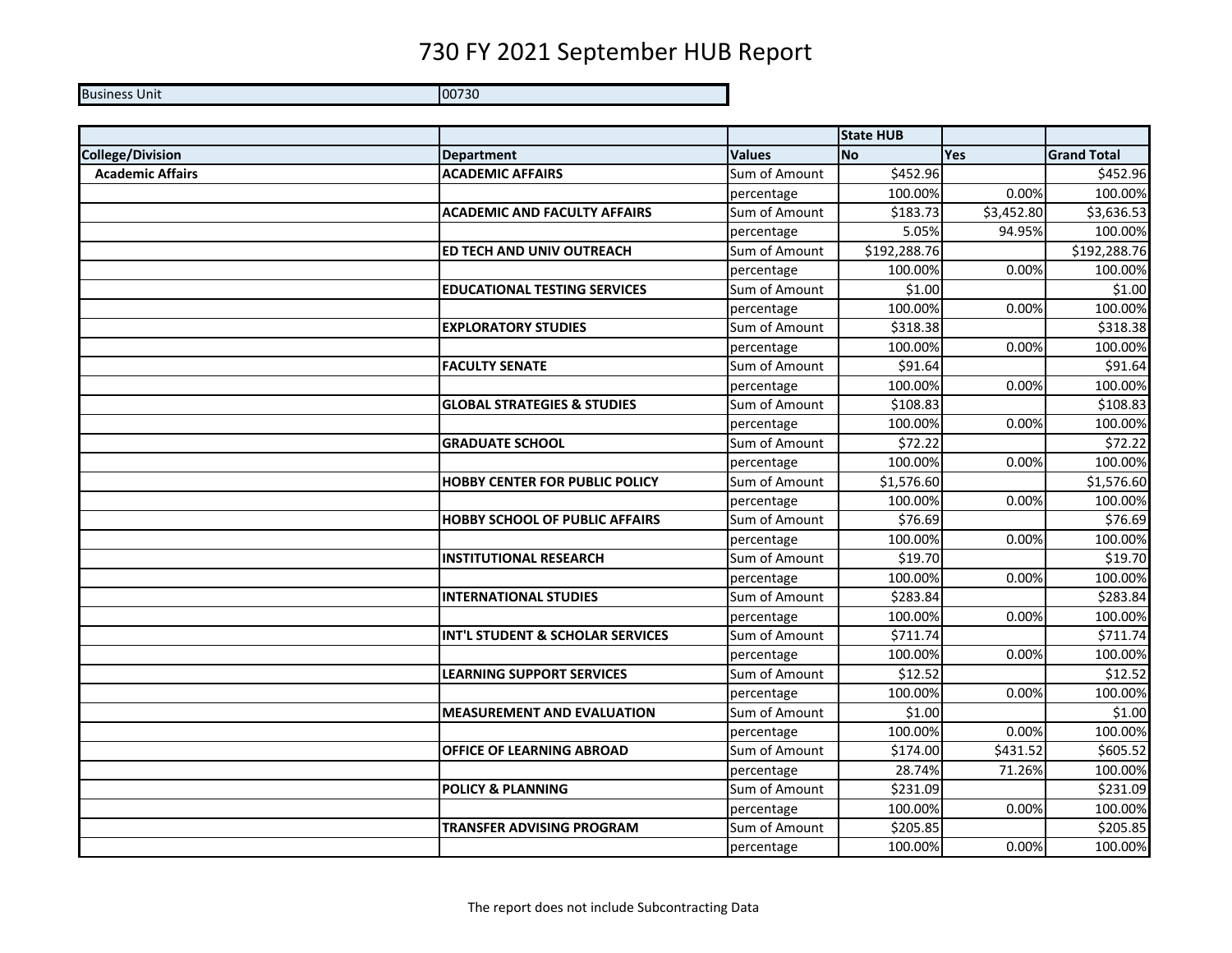| <b>Academic Affairs</b><br>Sum of Amount<br>\$138.60<br>100.00%<br>0.00%<br>100.00%<br>percentage<br>Sum of Amount<br>\$18,126.01<br>\$686.09<br>\$18,812.10<br><b>UH SUGAR LAND</b><br>96.35%<br>100.00%<br>3.65%<br>percentage<br>Sum of Amount<br>\$430.14<br>\$430.14<br><b>UNDERGRADUATE STUDENT SUCCESS</b><br>100.00%<br>0.00%<br>100.00%<br>percentage<br>\$2.44<br>Sum of Amount<br>\$2.44<br>UNDERGRADUATE STUDENT SUCCESS CTR<br>100.00%<br>0.00%<br>100.00%<br>percentage<br>Sum of Amount<br>\$152.30<br>\$152.30<br><b>WRITING CENTER</b><br>100.00%<br>0.00%<br>100.00%<br>percentage<br>\$215,660.04<br>\$4,570.41<br>\$220,230.45<br><b>Academic Affairs Sum of Amount</b><br>97.92%<br>2.08%<br>100.00%<br><b>Administration and Finance</b><br>Sum of Amount<br>\$11,724.84<br>\$5,619.04<br>\$17,343.88<br><b>ADMINISTRATION &amp; FINANCE</b><br>67.60%<br>100.00%<br>32.40%<br>percentage<br>Sum of Amount<br>\$90.00<br><b>AUXILIARY SERVICES OPERATIONS</b><br>\$909.16<br>\$999.16<br>90.99%<br>9.01%<br>100.00%<br>percentage<br>\$4.89<br><b>BUDGET</b><br>Sum of Amount<br>\$4.89<br>100.00%<br>100.00%<br>0.00%<br>percentage<br>Sum of Amount<br>\$4,419.85<br>\$4,763.60<br><b>BUSINESS SERVICES</b><br>\$343.75<br>7.22%<br>92.78%<br>100.00%<br>percentage<br>Sum of Amount<br>\$31,103.66<br>\$31,103.66<br><b>CAMPUS SAFETY ADMINISTRATION</b><br>100.00%<br>0.00%<br>100.00%<br>percentage<br>Sum of Amount<br>\$14,689.30<br>\$14,689.30<br><b>CAMPUS SAFETY SYSTEMS</b><br>0.00%<br>100.00%<br>100.00%<br>percentage<br>\$2,429.75<br><b>CENTRAL FACILITY SERVICES</b><br>Sum of Amount<br>\$2,429.75<br>100.00%<br>0.00%<br>100.00%<br>percentage<br>Sum of Amount<br>\$33,061.71<br>\$684.93<br>\$33,746.64<br><b>CONTROLLER (PH)</b><br>97.97%<br>2.03%<br>100.00%<br>percentage<br>Sum of Amount<br>\$1,359.72<br>\$1,453.34<br><b>COUGAR CARD</b><br>\$93.62<br>6.44%<br>93.56%<br>100.00%<br>percentage<br>\$5,100.37<br>Sum of Amount<br>\$5,011.37<br>\$89.00<br><b>CULLEN PERFORM HALL</b><br>1.74%<br>100.00%<br>98.26%<br>percentage<br>Sum of Amount<br>\$40,067.53<br>\$84,784.11<br>\$124,851.64<br><b>ENTERPRISE SYSTEMS</b><br>32.09%<br>67.91%<br>100.00%<br>percentage<br>Sum of Amount<br>\$2,729.09<br><b>ENV. HEALTH &amp; LIFE SAFETY</b><br>\$2,729.09<br>0.00%<br>100.00%<br>100.00%<br>percentage<br>Sum of Amount<br>\$298.60<br>\$2,564.80<br><b>FACILITIES BUSINESS SERVICES</b><br>\$2,266.20<br>11.64%<br>88.36%<br>100.00%<br>percentage<br>Sum of Amount<br>\$31,927.73<br>\$31,927.73<br><b>FACILITIES MANAGEMENT</b><br>100.00%<br>0.00%<br>100.00% |                                    |                |            |  |          |
|-----------------------------------------------------------------------------------------------------------------------------------------------------------------------------------------------------------------------------------------------------------------------------------------------------------------------------------------------------------------------------------------------------------------------------------------------------------------------------------------------------------------------------------------------------------------------------------------------------------------------------------------------------------------------------------------------------------------------------------------------------------------------------------------------------------------------------------------------------------------------------------------------------------------------------------------------------------------------------------------------------------------------------------------------------------------------------------------------------------------------------------------------------------------------------------------------------------------------------------------------------------------------------------------------------------------------------------------------------------------------------------------------------------------------------------------------------------------------------------------------------------------------------------------------------------------------------------------------------------------------------------------------------------------------------------------------------------------------------------------------------------------------------------------------------------------------------------------------------------------------------------------------------------------------------------------------------------------------------------------------------------------------------------------------------------------------------------------------------------------------------------------------------------------------------------------------------------------------------------------------------------------------------------------------------------------------------------------------------------------------------------------------------------------------------------------------------------------------------------------------------------------------------------------------------------------------------------------------------------------------------|------------------------------------|----------------|------------|--|----------|
|                                                                                                                                                                                                                                                                                                                                                                                                                                                                                                                                                                                                                                                                                                                                                                                                                                                                                                                                                                                                                                                                                                                                                                                                                                                                                                                                                                                                                                                                                                                                                                                                                                                                                                                                                                                                                                                                                                                                                                                                                                                                                                                                                                                                                                                                                                                                                                                                                                                                                                                                                                                                                             |                                    | <b>UH KATY</b> |            |  | \$138.60 |
|                                                                                                                                                                                                                                                                                                                                                                                                                                                                                                                                                                                                                                                                                                                                                                                                                                                                                                                                                                                                                                                                                                                                                                                                                                                                                                                                                                                                                                                                                                                                                                                                                                                                                                                                                                                                                                                                                                                                                                                                                                                                                                                                                                                                                                                                                                                                                                                                                                                                                                                                                                                                                             |                                    |                |            |  |          |
|                                                                                                                                                                                                                                                                                                                                                                                                                                                                                                                                                                                                                                                                                                                                                                                                                                                                                                                                                                                                                                                                                                                                                                                                                                                                                                                                                                                                                                                                                                                                                                                                                                                                                                                                                                                                                                                                                                                                                                                                                                                                                                                                                                                                                                                                                                                                                                                                                                                                                                                                                                                                                             |                                    |                |            |  |          |
|                                                                                                                                                                                                                                                                                                                                                                                                                                                                                                                                                                                                                                                                                                                                                                                                                                                                                                                                                                                                                                                                                                                                                                                                                                                                                                                                                                                                                                                                                                                                                                                                                                                                                                                                                                                                                                                                                                                                                                                                                                                                                                                                                                                                                                                                                                                                                                                                                                                                                                                                                                                                                             |                                    |                |            |  |          |
|                                                                                                                                                                                                                                                                                                                                                                                                                                                                                                                                                                                                                                                                                                                                                                                                                                                                                                                                                                                                                                                                                                                                                                                                                                                                                                                                                                                                                                                                                                                                                                                                                                                                                                                                                                                                                                                                                                                                                                                                                                                                                                                                                                                                                                                                                                                                                                                                                                                                                                                                                                                                                             |                                    |                |            |  |          |
|                                                                                                                                                                                                                                                                                                                                                                                                                                                                                                                                                                                                                                                                                                                                                                                                                                                                                                                                                                                                                                                                                                                                                                                                                                                                                                                                                                                                                                                                                                                                                                                                                                                                                                                                                                                                                                                                                                                                                                                                                                                                                                                                                                                                                                                                                                                                                                                                                                                                                                                                                                                                                             |                                    |                |            |  |          |
|                                                                                                                                                                                                                                                                                                                                                                                                                                                                                                                                                                                                                                                                                                                                                                                                                                                                                                                                                                                                                                                                                                                                                                                                                                                                                                                                                                                                                                                                                                                                                                                                                                                                                                                                                                                                                                                                                                                                                                                                                                                                                                                                                                                                                                                                                                                                                                                                                                                                                                                                                                                                                             |                                    |                |            |  |          |
|                                                                                                                                                                                                                                                                                                                                                                                                                                                                                                                                                                                                                                                                                                                                                                                                                                                                                                                                                                                                                                                                                                                                                                                                                                                                                                                                                                                                                                                                                                                                                                                                                                                                                                                                                                                                                                                                                                                                                                                                                                                                                                                                                                                                                                                                                                                                                                                                                                                                                                                                                                                                                             |                                    |                |            |  |          |
|                                                                                                                                                                                                                                                                                                                                                                                                                                                                                                                                                                                                                                                                                                                                                                                                                                                                                                                                                                                                                                                                                                                                                                                                                                                                                                                                                                                                                                                                                                                                                                                                                                                                                                                                                                                                                                                                                                                                                                                                                                                                                                                                                                                                                                                                                                                                                                                                                                                                                                                                                                                                                             |                                    |                |            |  |          |
|                                                                                                                                                                                                                                                                                                                                                                                                                                                                                                                                                                                                                                                                                                                                                                                                                                                                                                                                                                                                                                                                                                                                                                                                                                                                                                                                                                                                                                                                                                                                                                                                                                                                                                                                                                                                                                                                                                                                                                                                                                                                                                                                                                                                                                                                                                                                                                                                                                                                                                                                                                                                                             |                                    |                |            |  |          |
|                                                                                                                                                                                                                                                                                                                                                                                                                                                                                                                                                                                                                                                                                                                                                                                                                                                                                                                                                                                                                                                                                                                                                                                                                                                                                                                                                                                                                                                                                                                                                                                                                                                                                                                                                                                                                                                                                                                                                                                                                                                                                                                                                                                                                                                                                                                                                                                                                                                                                                                                                                                                                             |                                    |                |            |  |          |
|                                                                                                                                                                                                                                                                                                                                                                                                                                                                                                                                                                                                                                                                                                                                                                                                                                                                                                                                                                                                                                                                                                                                                                                                                                                                                                                                                                                                                                                                                                                                                                                                                                                                                                                                                                                                                                                                                                                                                                                                                                                                                                                                                                                                                                                                                                                                                                                                                                                                                                                                                                                                                             | <b>Academic Affairs percentage</b> |                |            |  |          |
|                                                                                                                                                                                                                                                                                                                                                                                                                                                                                                                                                                                                                                                                                                                                                                                                                                                                                                                                                                                                                                                                                                                                                                                                                                                                                                                                                                                                                                                                                                                                                                                                                                                                                                                                                                                                                                                                                                                                                                                                                                                                                                                                                                                                                                                                                                                                                                                                                                                                                                                                                                                                                             |                                    |                |            |  |          |
|                                                                                                                                                                                                                                                                                                                                                                                                                                                                                                                                                                                                                                                                                                                                                                                                                                                                                                                                                                                                                                                                                                                                                                                                                                                                                                                                                                                                                                                                                                                                                                                                                                                                                                                                                                                                                                                                                                                                                                                                                                                                                                                                                                                                                                                                                                                                                                                                                                                                                                                                                                                                                             |                                    |                |            |  |          |
|                                                                                                                                                                                                                                                                                                                                                                                                                                                                                                                                                                                                                                                                                                                                                                                                                                                                                                                                                                                                                                                                                                                                                                                                                                                                                                                                                                                                                                                                                                                                                                                                                                                                                                                                                                                                                                                                                                                                                                                                                                                                                                                                                                                                                                                                                                                                                                                                                                                                                                                                                                                                                             |                                    |                |            |  |          |
|                                                                                                                                                                                                                                                                                                                                                                                                                                                                                                                                                                                                                                                                                                                                                                                                                                                                                                                                                                                                                                                                                                                                                                                                                                                                                                                                                                                                                                                                                                                                                                                                                                                                                                                                                                                                                                                                                                                                                                                                                                                                                                                                                                                                                                                                                                                                                                                                                                                                                                                                                                                                                             |                                    |                |            |  |          |
|                                                                                                                                                                                                                                                                                                                                                                                                                                                                                                                                                                                                                                                                                                                                                                                                                                                                                                                                                                                                                                                                                                                                                                                                                                                                                                                                                                                                                                                                                                                                                                                                                                                                                                                                                                                                                                                                                                                                                                                                                                                                                                                                                                                                                                                                                                                                                                                                                                                                                                                                                                                                                             |                                    |                |            |  |          |
|                                                                                                                                                                                                                                                                                                                                                                                                                                                                                                                                                                                                                                                                                                                                                                                                                                                                                                                                                                                                                                                                                                                                                                                                                                                                                                                                                                                                                                                                                                                                                                                                                                                                                                                                                                                                                                                                                                                                                                                                                                                                                                                                                                                                                                                                                                                                                                                                                                                                                                                                                                                                                             |                                    |                |            |  |          |
|                                                                                                                                                                                                                                                                                                                                                                                                                                                                                                                                                                                                                                                                                                                                                                                                                                                                                                                                                                                                                                                                                                                                                                                                                                                                                                                                                                                                                                                                                                                                                                                                                                                                                                                                                                                                                                                                                                                                                                                                                                                                                                                                                                                                                                                                                                                                                                                                                                                                                                                                                                                                                             |                                    |                |            |  |          |
|                                                                                                                                                                                                                                                                                                                                                                                                                                                                                                                                                                                                                                                                                                                                                                                                                                                                                                                                                                                                                                                                                                                                                                                                                                                                                                                                                                                                                                                                                                                                                                                                                                                                                                                                                                                                                                                                                                                                                                                                                                                                                                                                                                                                                                                                                                                                                                                                                                                                                                                                                                                                                             |                                    |                |            |  |          |
|                                                                                                                                                                                                                                                                                                                                                                                                                                                                                                                                                                                                                                                                                                                                                                                                                                                                                                                                                                                                                                                                                                                                                                                                                                                                                                                                                                                                                                                                                                                                                                                                                                                                                                                                                                                                                                                                                                                                                                                                                                                                                                                                                                                                                                                                                                                                                                                                                                                                                                                                                                                                                             |                                    |                |            |  |          |
|                                                                                                                                                                                                                                                                                                                                                                                                                                                                                                                                                                                                                                                                                                                                                                                                                                                                                                                                                                                                                                                                                                                                                                                                                                                                                                                                                                                                                                                                                                                                                                                                                                                                                                                                                                                                                                                                                                                                                                                                                                                                                                                                                                                                                                                                                                                                                                                                                                                                                                                                                                                                                             |                                    |                |            |  |          |
|                                                                                                                                                                                                                                                                                                                                                                                                                                                                                                                                                                                                                                                                                                                                                                                                                                                                                                                                                                                                                                                                                                                                                                                                                                                                                                                                                                                                                                                                                                                                                                                                                                                                                                                                                                                                                                                                                                                                                                                                                                                                                                                                                                                                                                                                                                                                                                                                                                                                                                                                                                                                                             |                                    |                |            |  |          |
|                                                                                                                                                                                                                                                                                                                                                                                                                                                                                                                                                                                                                                                                                                                                                                                                                                                                                                                                                                                                                                                                                                                                                                                                                                                                                                                                                                                                                                                                                                                                                                                                                                                                                                                                                                                                                                                                                                                                                                                                                                                                                                                                                                                                                                                                                                                                                                                                                                                                                                                                                                                                                             |                                    |                |            |  |          |
|                                                                                                                                                                                                                                                                                                                                                                                                                                                                                                                                                                                                                                                                                                                                                                                                                                                                                                                                                                                                                                                                                                                                                                                                                                                                                                                                                                                                                                                                                                                                                                                                                                                                                                                                                                                                                                                                                                                                                                                                                                                                                                                                                                                                                                                                                                                                                                                                                                                                                                                                                                                                                             |                                    |                |            |  |          |
|                                                                                                                                                                                                                                                                                                                                                                                                                                                                                                                                                                                                                                                                                                                                                                                                                                                                                                                                                                                                                                                                                                                                                                                                                                                                                                                                                                                                                                                                                                                                                                                                                                                                                                                                                                                                                                                                                                                                                                                                                                                                                                                                                                                                                                                                                                                                                                                                                                                                                                                                                                                                                             |                                    |                |            |  |          |
|                                                                                                                                                                                                                                                                                                                                                                                                                                                                                                                                                                                                                                                                                                                                                                                                                                                                                                                                                                                                                                                                                                                                                                                                                                                                                                                                                                                                                                                                                                                                                                                                                                                                                                                                                                                                                                                                                                                                                                                                                                                                                                                                                                                                                                                                                                                                                                                                                                                                                                                                                                                                                             |                                    |                |            |  |          |
|                                                                                                                                                                                                                                                                                                                                                                                                                                                                                                                                                                                                                                                                                                                                                                                                                                                                                                                                                                                                                                                                                                                                                                                                                                                                                                                                                                                                                                                                                                                                                                                                                                                                                                                                                                                                                                                                                                                                                                                                                                                                                                                                                                                                                                                                                                                                                                                                                                                                                                                                                                                                                             |                                    |                |            |  |          |
|                                                                                                                                                                                                                                                                                                                                                                                                                                                                                                                                                                                                                                                                                                                                                                                                                                                                                                                                                                                                                                                                                                                                                                                                                                                                                                                                                                                                                                                                                                                                                                                                                                                                                                                                                                                                                                                                                                                                                                                                                                                                                                                                                                                                                                                                                                                                                                                                                                                                                                                                                                                                                             |                                    |                |            |  |          |
|                                                                                                                                                                                                                                                                                                                                                                                                                                                                                                                                                                                                                                                                                                                                                                                                                                                                                                                                                                                                                                                                                                                                                                                                                                                                                                                                                                                                                                                                                                                                                                                                                                                                                                                                                                                                                                                                                                                                                                                                                                                                                                                                                                                                                                                                                                                                                                                                                                                                                                                                                                                                                             |                                    |                |            |  |          |
|                                                                                                                                                                                                                                                                                                                                                                                                                                                                                                                                                                                                                                                                                                                                                                                                                                                                                                                                                                                                                                                                                                                                                                                                                                                                                                                                                                                                                                                                                                                                                                                                                                                                                                                                                                                                                                                                                                                                                                                                                                                                                                                                                                                                                                                                                                                                                                                                                                                                                                                                                                                                                             |                                    |                |            |  |          |
|                                                                                                                                                                                                                                                                                                                                                                                                                                                                                                                                                                                                                                                                                                                                                                                                                                                                                                                                                                                                                                                                                                                                                                                                                                                                                                                                                                                                                                                                                                                                                                                                                                                                                                                                                                                                                                                                                                                                                                                                                                                                                                                                                                                                                                                                                                                                                                                                                                                                                                                                                                                                                             |                                    |                |            |  |          |
|                                                                                                                                                                                                                                                                                                                                                                                                                                                                                                                                                                                                                                                                                                                                                                                                                                                                                                                                                                                                                                                                                                                                                                                                                                                                                                                                                                                                                                                                                                                                                                                                                                                                                                                                                                                                                                                                                                                                                                                                                                                                                                                                                                                                                                                                                                                                                                                                                                                                                                                                                                                                                             |                                    |                |            |  |          |
|                                                                                                                                                                                                                                                                                                                                                                                                                                                                                                                                                                                                                                                                                                                                                                                                                                                                                                                                                                                                                                                                                                                                                                                                                                                                                                                                                                                                                                                                                                                                                                                                                                                                                                                                                                                                                                                                                                                                                                                                                                                                                                                                                                                                                                                                                                                                                                                                                                                                                                                                                                                                                             |                                    |                |            |  |          |
|                                                                                                                                                                                                                                                                                                                                                                                                                                                                                                                                                                                                                                                                                                                                                                                                                                                                                                                                                                                                                                                                                                                                                                                                                                                                                                                                                                                                                                                                                                                                                                                                                                                                                                                                                                                                                                                                                                                                                                                                                                                                                                                                                                                                                                                                                                                                                                                                                                                                                                                                                                                                                             |                                    |                |            |  |          |
|                                                                                                                                                                                                                                                                                                                                                                                                                                                                                                                                                                                                                                                                                                                                                                                                                                                                                                                                                                                                                                                                                                                                                                                                                                                                                                                                                                                                                                                                                                                                                                                                                                                                                                                                                                                                                                                                                                                                                                                                                                                                                                                                                                                                                                                                                                                                                                                                                                                                                                                                                                                                                             |                                    |                |            |  |          |
|                                                                                                                                                                                                                                                                                                                                                                                                                                                                                                                                                                                                                                                                                                                                                                                                                                                                                                                                                                                                                                                                                                                                                                                                                                                                                                                                                                                                                                                                                                                                                                                                                                                                                                                                                                                                                                                                                                                                                                                                                                                                                                                                                                                                                                                                                                                                                                                                                                                                                                                                                                                                                             |                                    |                |            |  |          |
|                                                                                                                                                                                                                                                                                                                                                                                                                                                                                                                                                                                                                                                                                                                                                                                                                                                                                                                                                                                                                                                                                                                                                                                                                                                                                                                                                                                                                                                                                                                                                                                                                                                                                                                                                                                                                                                                                                                                                                                                                                                                                                                                                                                                                                                                                                                                                                                                                                                                                                                                                                                                                             |                                    |                |            |  |          |
|                                                                                                                                                                                                                                                                                                                                                                                                                                                                                                                                                                                                                                                                                                                                                                                                                                                                                                                                                                                                                                                                                                                                                                                                                                                                                                                                                                                                                                                                                                                                                                                                                                                                                                                                                                                                                                                                                                                                                                                                                                                                                                                                                                                                                                                                                                                                                                                                                                                                                                                                                                                                                             |                                    |                |            |  |          |
|                                                                                                                                                                                                                                                                                                                                                                                                                                                                                                                                                                                                                                                                                                                                                                                                                                                                                                                                                                                                                                                                                                                                                                                                                                                                                                                                                                                                                                                                                                                                                                                                                                                                                                                                                                                                                                                                                                                                                                                                                                                                                                                                                                                                                                                                                                                                                                                                                                                                                                                                                                                                                             |                                    |                | percentage |  |          |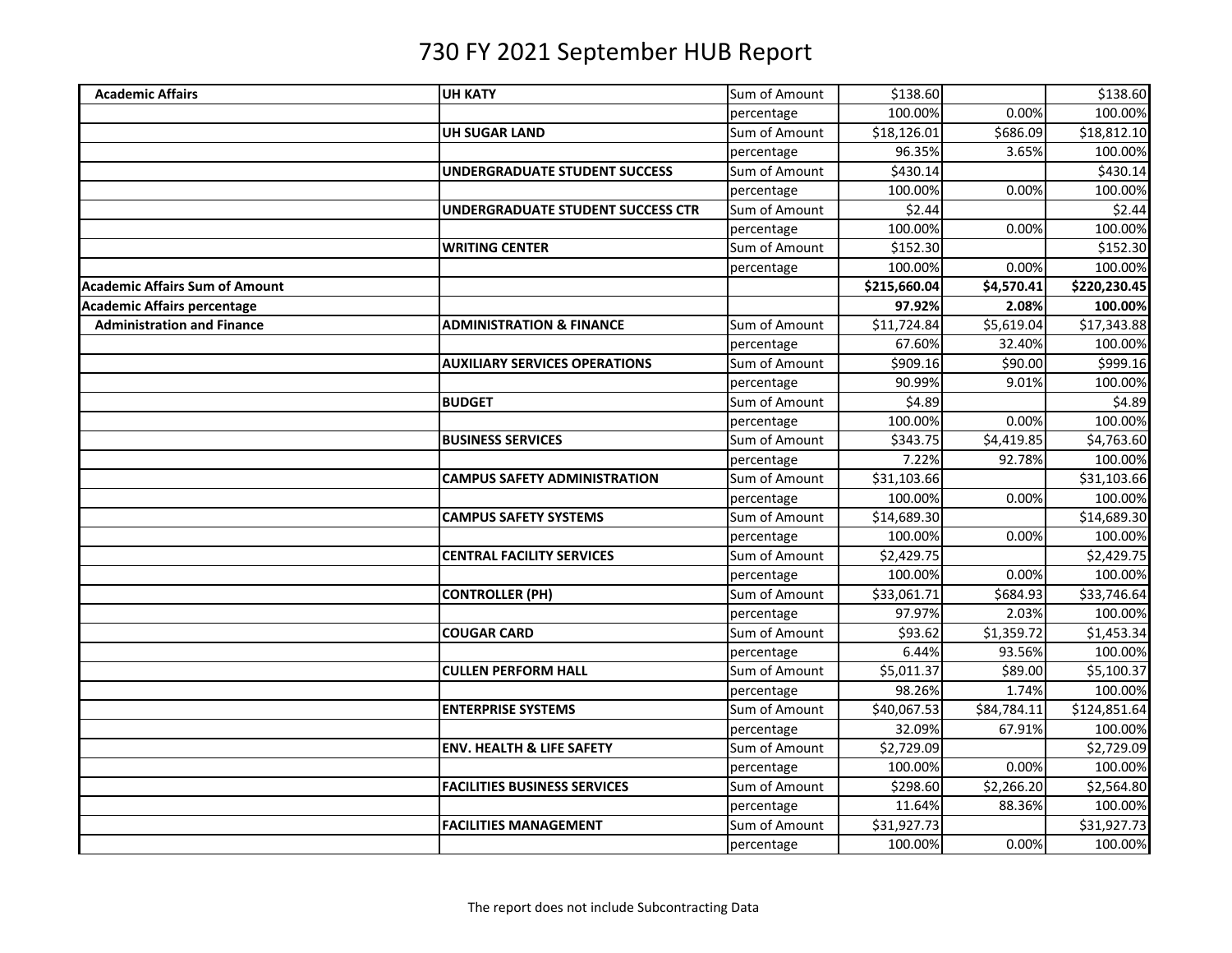| <b>Administration and Finance</b> | <b>FACILITIES OPERATION &amp; MAINT</b>   | Sum of Amount | \$167.98        |             | \$167.98                     |
|-----------------------------------|-------------------------------------------|---------------|-----------------|-------------|------------------------------|
|                                   |                                           | percentage    | 100.00%         | 0.00%       | 100.00%                      |
|                                   | <b>FACILITIES PLANNING &amp; CONSTRUC</b> | Sum of Amount | \$13,361,829.57 |             | \$637,715.46 \$13,999,545.03 |
|                                   |                                           | percentage    | 95.44%          | 4.56%       | 100.00%                      |
|                                   | <b>FACILITIES/CONSTRUC MGMT ADMIN</b>     | Sum of Amount | \$114.66        |             | \$114.66                     |
|                                   |                                           | percentage    | 100.00%         | 0.00%       | 100.00%                      |
|                                   | <b>FIRE LIFE SAFETY SERVICES</b>          | Sum of Amount | \$42.37         |             | \$42.37                      |
|                                   |                                           | percentage    | 100.00%         | 0.00%       | 100.00%                      |
|                                   | <b>HIGH PERFORMANCE &amp; COMP NETWK</b>  | Sum of Amount | \$1,427.60      |             | \$1,427.60                   |
|                                   |                                           | percentage    | 100.00%         | 0.00%       | 100.00%                      |
|                                   | <b>HUMAN RESOURCES</b>                    | Sum of Amount | \$56,722.65     |             | \$56,722.65                  |
|                                   |                                           | percentage    | 100.00%         | 0.00%       | 100.00%                      |
|                                   | <b>INST - BUSINESS SERVICES</b>           | Sum of Amount | \$483,150.80    | \$1,575.00  | \$484,725.80                 |
|                                   |                                           | percentage    | 99.68%          | 0.32%       | 100.00%                      |
|                                   | <b>INST - FINANCIAL ACCOUNTING</b>        | Sum of Amount |                 | \$10,197.60 | \$10,197.60                  |
|                                   |                                           | percentage    | 0.00%           | 100.00%     | 100.00%                      |
|                                   | <b>INSTITUTIONAL HUMAN RESOURCES</b>      | Sum of Amount | \$159,515.88    |             | \$159,515.88                 |
|                                   |                                           | percentage    | 100.00%         | 0.00%       | 100.00%                      |
|                                   | <b>KUHF RADIO</b>                         | Sum of Amount | \$48,602.19     | \$8,645.37  | \$57,247.56                  |
|                                   |                                           | percentage    | 84.90%          | 15.10%      | 100.00%                      |
|                                   | <b>MINOR &amp; PLANNED PROJECTS</b>       | Sum of Amount | \$371,560.83    | \$9,673.15  | \$381,233.98                 |
|                                   |                                           | percentage    | 97.46%          | 2.54%       | 100.00%                      |
|                                   | <b>MINOR IN-HOUSE CONSTRUCTION</b>        | Sum of Amount | \$2,430.22      |             | \$2,430.22                   |
|                                   |                                           | percentage    | 100.00%         | 0.00%       | 100.00%                      |
|                                   | OFFICE EQUAL OPPORTUNITY SRVS             | Sum of Amount | \$334.85        |             | \$334.85                     |
|                                   |                                           | percentage    | 100.00%         | 0.00%       | 100.00%                      |
|                                   | <b>PARKING &amp; TRANS SERVICES</b>       | Sum of Amount | \$54,855.65     |             | \$54,855.65                  |
|                                   |                                           | percentage    | 100.00%         | 0.00%       | 100.00%                      |
|                                   | PHY PLANT-AUTOMOTIVE                      | Sum of Amount | \$8,819.03      | \$39.00     | \$8,858.03                   |
|                                   |                                           | percentage    | 99.56%          | 0.44%       | 100.00%                      |
|                                   | PHY PLANT-GROUNDS MAINT                   | Sum of Amount | \$33,104.10     |             | \$33,104.10                  |
|                                   |                                           | percentage    | 100.00%         | 0.00%       | 100.00%                      |
|                                   | PHY PLANT-SOLID WASTE                     | Sum of Amount | \$1,352.04      |             | \$1,352.04                   |
|                                   |                                           | percentage    | 100.00%         | 0.00%       | 100.00%                      |
|                                   | PHYSICAL PLANT                            | Sum of Amount | \$214,538.38    | \$6,395.35  | \$220,933.73                 |
|                                   |                                           | percentage    | 97.11%          | 2.89%       | 100.00%                      |
|                                   | <b>PLANNING</b>                           | Sum of Amount | \$459.98        |             | \$459.98                     |
|                                   |                                           | percentage    | 100.00%         | 0.00%       | 100.00%                      |
|                                   | <b>POLICE</b>                             | Sum of Amount | \$23,086.84     | \$736.50    | \$23,823.34                  |
|                                   |                                           | percentage    | 96.91%          | 3.09%       | 100.00%                      |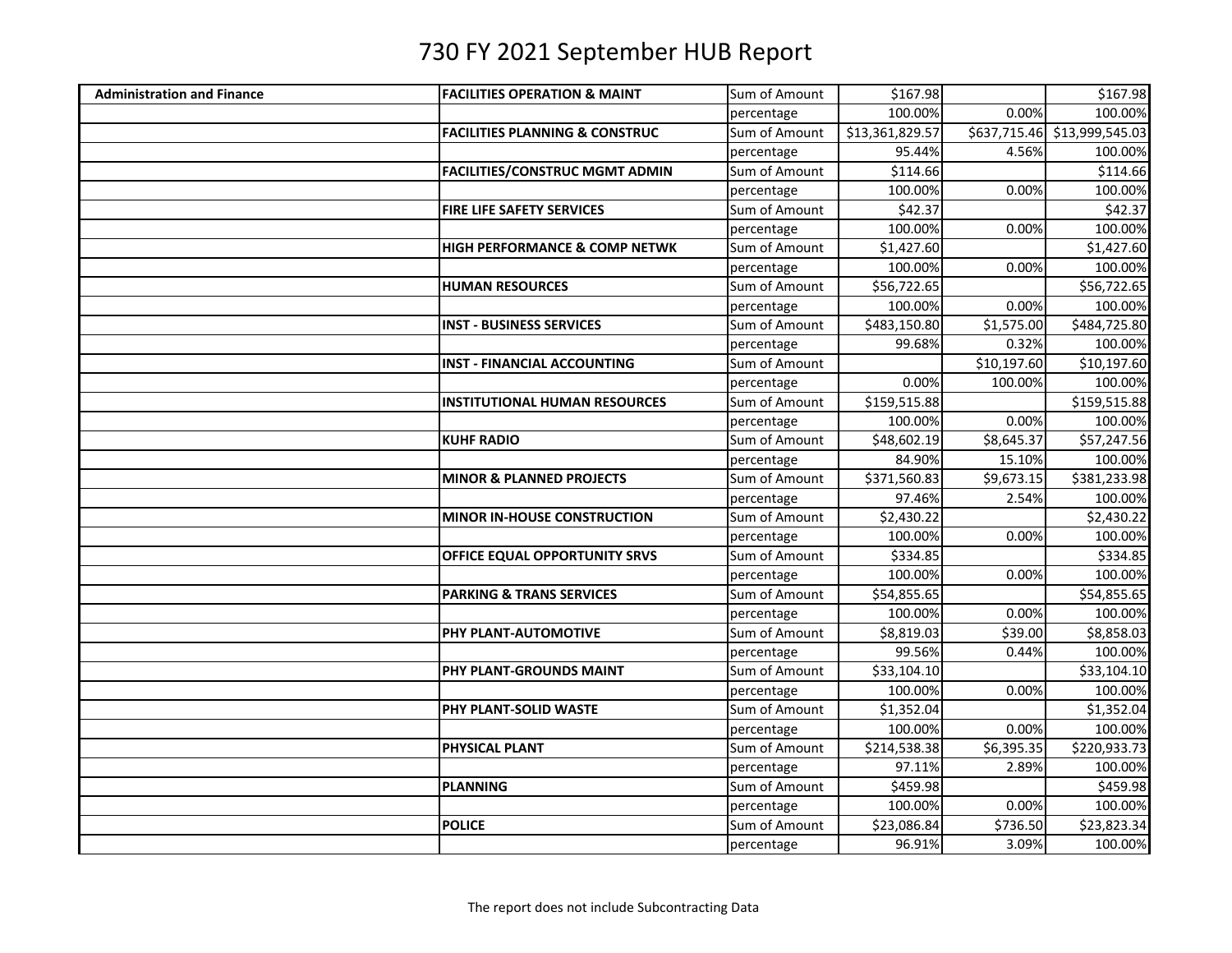| <b>Administration and Finance</b><br><b>POSTAL SERVICES OPERATIONS</b><br>100.00%<br>100.00%<br>0.00%<br>percentage<br>Sum of Amount<br><b>PRINTING OPERATIONS</b><br>\$12,922.87<br>\$1,259.40<br>\$14,182.27<br>100.00%<br>91.12%<br>8.88%<br>percentage<br>Sum of Amount<br>\$8,056.34<br>\$1,278.01<br>\$9,334.35<br><b>PUBLIC ART</b><br>100.00%<br>86.31%<br>13.69%<br>percentage<br>Sum of Amount<br>\$138.26<br><b>RISK MANAGEMENT</b><br>\$138.26<br>0.00%<br>100.00%<br>100.00%<br>percentage<br>Sum of Amount<br>\$16,673.04<br>\$57,271.60<br><b>SERVICE LEVEL AGREEMENT</b><br>\$40,598.56<br>70.89%<br>29.11%<br>100.00%<br>percentage<br>$\overline{$}27,418.38$<br>Sum of Amount<br>\$11,351.15<br>\$38,769.53<br><b>STUDENT BUSINESS SERVICES</b><br>70.72%<br>29.28%<br>100.00%<br>percentage<br>Sum of Amount<br>\$627,571.49<br>\$153,757.81<br>\$781,329.30<br><b>TECHNOLOGY SERVICES &amp; SUPPORT</b><br>80.32%<br>19.68%<br>100.00%<br>percentage<br>Sum of Amount<br>\$60,309.13<br>\$6,911.58<br>\$67,220.71<br>TV PUBLIC BROADCASTING<br>89.72%<br>10.28%<br>100.00%<br>percentage<br>Sum of Amount<br>\$51.95<br>551.95<br>UIT BUSINESS SERVICES<br>100.00%<br>0.00%<br>100.00%<br>percentage<br>Sum of Amount<br>UIT EXTERNALLY FUNDED PROJECTS<br>\$8,300.00<br>\$8,300.00<br>100.00%<br>0.00%<br>100.00%<br>percentage<br>Sum of Amount<br>\$10,290.00<br>\$10,290.00<br>UIT SECURITY<br>100.00%<br>0.00%<br>100.00%<br>percentage<br>Sum of Amount<br>\$195,178.22<br>\$195,178.22<br><b>UNIV PROP SERV OPERATIONS</b><br>100.00%<br>0.00%<br>100.00%<br>percentage<br>Sum of Amount<br>\$254,701.02<br>\$3,229.39<br>\$257,930.41<br>UNIVERSITY INFORMATION TECH<br>1.25%<br>100.00%<br>98.75%<br>percentage<br>$\overline{$16,219,409.34}$<br>\$993,117.89 \$17,212,527.23<br>94.23%<br>5.77%<br>100.00%<br><b>Administration and Finance percentage</b><br>Sum of Amount<br>\$14,416.22<br>\$48,181.28<br>\$33,765.06<br>Architecture<br>DEAN, G D HINES ARCH & DESIGN<br>70.08%<br>29.92%<br>100.00%<br>percentage<br>\$33,765.06<br>\$14,416.22<br>\$48,181.28<br>29.92%<br>100.00%<br>70.08%<br>Architecture percentage<br>\$2,585.97<br>\$4,239.58<br><b>Business Administration</b><br><b>ACCOUNTANCY AND TAXATION</b><br>Sum of Amount<br>\$1,653.61<br>61.00%<br>39.00%<br>100.00%<br>percentage<br>Sum of Amount<br>\$6,928.68<br><b>ACCOUNTING CERTIFICATE PROGRAM</b><br>\$705.68<br>\$6,223.00<br>89.82%<br>10.18%<br>100.00%<br>percentage<br>Sum of Amount<br>\$6,441.52<br><b>BAUER CAREER SERVICES CTR</b><br>\$5,336.52<br>\$1,105.00<br>82.85%<br>17.15%<br>100.00%<br>percentage<br>Sum of Amount<br>\$2,225.00<br>\$3,948.44<br>\$6,173.44<br><b>BAUER COMMUNICATIONS</b><br>36.04%<br>100.00%<br>63.96%<br>percentage |                                                 |               |            |            |
|------------------------------------------------------------------------------------------------------------------------------------------------------------------------------------------------------------------------------------------------------------------------------------------------------------------------------------------------------------------------------------------------------------------------------------------------------------------------------------------------------------------------------------------------------------------------------------------------------------------------------------------------------------------------------------------------------------------------------------------------------------------------------------------------------------------------------------------------------------------------------------------------------------------------------------------------------------------------------------------------------------------------------------------------------------------------------------------------------------------------------------------------------------------------------------------------------------------------------------------------------------------------------------------------------------------------------------------------------------------------------------------------------------------------------------------------------------------------------------------------------------------------------------------------------------------------------------------------------------------------------------------------------------------------------------------------------------------------------------------------------------------------------------------------------------------------------------------------------------------------------------------------------------------------------------------------------------------------------------------------------------------------------------------------------------------------------------------------------------------------------------------------------------------------------------------------------------------------------------------------------------------------------------------------------------------------------------------------------------------------------------------------------------------------------------------------------------------------------------------------------------------------------------------------------------------------------------------------------------------------------------------------------------------------------------------------------------------------------------------------------------------------------|-------------------------------------------------|---------------|------------|------------|
|                                                                                                                                                                                                                                                                                                                                                                                                                                                                                                                                                                                                                                                                                                                                                                                                                                                                                                                                                                                                                                                                                                                                                                                                                                                                                                                                                                                                                                                                                                                                                                                                                                                                                                                                                                                                                                                                                                                                                                                                                                                                                                                                                                                                                                                                                                                                                                                                                                                                                                                                                                                                                                                                                                                                                                              |                                                 | Sum of Amount | \$1,729.73 | \$1,729.73 |
|                                                                                                                                                                                                                                                                                                                                                                                                                                                                                                                                                                                                                                                                                                                                                                                                                                                                                                                                                                                                                                                                                                                                                                                                                                                                                                                                                                                                                                                                                                                                                                                                                                                                                                                                                                                                                                                                                                                                                                                                                                                                                                                                                                                                                                                                                                                                                                                                                                                                                                                                                                                                                                                                                                                                                                              |                                                 |               |            |            |
|                                                                                                                                                                                                                                                                                                                                                                                                                                                                                                                                                                                                                                                                                                                                                                                                                                                                                                                                                                                                                                                                                                                                                                                                                                                                                                                                                                                                                                                                                                                                                                                                                                                                                                                                                                                                                                                                                                                                                                                                                                                                                                                                                                                                                                                                                                                                                                                                                                                                                                                                                                                                                                                                                                                                                                              |                                                 |               |            |            |
|                                                                                                                                                                                                                                                                                                                                                                                                                                                                                                                                                                                                                                                                                                                                                                                                                                                                                                                                                                                                                                                                                                                                                                                                                                                                                                                                                                                                                                                                                                                                                                                                                                                                                                                                                                                                                                                                                                                                                                                                                                                                                                                                                                                                                                                                                                                                                                                                                                                                                                                                                                                                                                                                                                                                                                              |                                                 |               |            |            |
|                                                                                                                                                                                                                                                                                                                                                                                                                                                                                                                                                                                                                                                                                                                                                                                                                                                                                                                                                                                                                                                                                                                                                                                                                                                                                                                                                                                                                                                                                                                                                                                                                                                                                                                                                                                                                                                                                                                                                                                                                                                                                                                                                                                                                                                                                                                                                                                                                                                                                                                                                                                                                                                                                                                                                                              |                                                 |               |            |            |
|                                                                                                                                                                                                                                                                                                                                                                                                                                                                                                                                                                                                                                                                                                                                                                                                                                                                                                                                                                                                                                                                                                                                                                                                                                                                                                                                                                                                                                                                                                                                                                                                                                                                                                                                                                                                                                                                                                                                                                                                                                                                                                                                                                                                                                                                                                                                                                                                                                                                                                                                                                                                                                                                                                                                                                              |                                                 |               |            |            |
|                                                                                                                                                                                                                                                                                                                                                                                                                                                                                                                                                                                                                                                                                                                                                                                                                                                                                                                                                                                                                                                                                                                                                                                                                                                                                                                                                                                                                                                                                                                                                                                                                                                                                                                                                                                                                                                                                                                                                                                                                                                                                                                                                                                                                                                                                                                                                                                                                                                                                                                                                                                                                                                                                                                                                                              |                                                 |               |            |            |
|                                                                                                                                                                                                                                                                                                                                                                                                                                                                                                                                                                                                                                                                                                                                                                                                                                                                                                                                                                                                                                                                                                                                                                                                                                                                                                                                                                                                                                                                                                                                                                                                                                                                                                                                                                                                                                                                                                                                                                                                                                                                                                                                                                                                                                                                                                                                                                                                                                                                                                                                                                                                                                                                                                                                                                              |                                                 |               |            |            |
|                                                                                                                                                                                                                                                                                                                                                                                                                                                                                                                                                                                                                                                                                                                                                                                                                                                                                                                                                                                                                                                                                                                                                                                                                                                                                                                                                                                                                                                                                                                                                                                                                                                                                                                                                                                                                                                                                                                                                                                                                                                                                                                                                                                                                                                                                                                                                                                                                                                                                                                                                                                                                                                                                                                                                                              |                                                 |               |            |            |
|                                                                                                                                                                                                                                                                                                                                                                                                                                                                                                                                                                                                                                                                                                                                                                                                                                                                                                                                                                                                                                                                                                                                                                                                                                                                                                                                                                                                                                                                                                                                                                                                                                                                                                                                                                                                                                                                                                                                                                                                                                                                                                                                                                                                                                                                                                                                                                                                                                                                                                                                                                                                                                                                                                                                                                              |                                                 |               |            |            |
|                                                                                                                                                                                                                                                                                                                                                                                                                                                                                                                                                                                                                                                                                                                                                                                                                                                                                                                                                                                                                                                                                                                                                                                                                                                                                                                                                                                                                                                                                                                                                                                                                                                                                                                                                                                                                                                                                                                                                                                                                                                                                                                                                                                                                                                                                                                                                                                                                                                                                                                                                                                                                                                                                                                                                                              |                                                 |               |            |            |
|                                                                                                                                                                                                                                                                                                                                                                                                                                                                                                                                                                                                                                                                                                                                                                                                                                                                                                                                                                                                                                                                                                                                                                                                                                                                                                                                                                                                                                                                                                                                                                                                                                                                                                                                                                                                                                                                                                                                                                                                                                                                                                                                                                                                                                                                                                                                                                                                                                                                                                                                                                                                                                                                                                                                                                              |                                                 |               |            |            |
|                                                                                                                                                                                                                                                                                                                                                                                                                                                                                                                                                                                                                                                                                                                                                                                                                                                                                                                                                                                                                                                                                                                                                                                                                                                                                                                                                                                                                                                                                                                                                                                                                                                                                                                                                                                                                                                                                                                                                                                                                                                                                                                                                                                                                                                                                                                                                                                                                                                                                                                                                                                                                                                                                                                                                                              |                                                 |               |            |            |
|                                                                                                                                                                                                                                                                                                                                                                                                                                                                                                                                                                                                                                                                                                                                                                                                                                                                                                                                                                                                                                                                                                                                                                                                                                                                                                                                                                                                                                                                                                                                                                                                                                                                                                                                                                                                                                                                                                                                                                                                                                                                                                                                                                                                                                                                                                                                                                                                                                                                                                                                                                                                                                                                                                                                                                              |                                                 |               |            |            |
|                                                                                                                                                                                                                                                                                                                                                                                                                                                                                                                                                                                                                                                                                                                                                                                                                                                                                                                                                                                                                                                                                                                                                                                                                                                                                                                                                                                                                                                                                                                                                                                                                                                                                                                                                                                                                                                                                                                                                                                                                                                                                                                                                                                                                                                                                                                                                                                                                                                                                                                                                                                                                                                                                                                                                                              |                                                 |               |            |            |
|                                                                                                                                                                                                                                                                                                                                                                                                                                                                                                                                                                                                                                                                                                                                                                                                                                                                                                                                                                                                                                                                                                                                                                                                                                                                                                                                                                                                                                                                                                                                                                                                                                                                                                                                                                                                                                                                                                                                                                                                                                                                                                                                                                                                                                                                                                                                                                                                                                                                                                                                                                                                                                                                                                                                                                              |                                                 |               |            |            |
|                                                                                                                                                                                                                                                                                                                                                                                                                                                                                                                                                                                                                                                                                                                                                                                                                                                                                                                                                                                                                                                                                                                                                                                                                                                                                                                                                                                                                                                                                                                                                                                                                                                                                                                                                                                                                                                                                                                                                                                                                                                                                                                                                                                                                                                                                                                                                                                                                                                                                                                                                                                                                                                                                                                                                                              |                                                 |               |            |            |
|                                                                                                                                                                                                                                                                                                                                                                                                                                                                                                                                                                                                                                                                                                                                                                                                                                                                                                                                                                                                                                                                                                                                                                                                                                                                                                                                                                                                                                                                                                                                                                                                                                                                                                                                                                                                                                                                                                                                                                                                                                                                                                                                                                                                                                                                                                                                                                                                                                                                                                                                                                                                                                                                                                                                                                              |                                                 |               |            |            |
|                                                                                                                                                                                                                                                                                                                                                                                                                                                                                                                                                                                                                                                                                                                                                                                                                                                                                                                                                                                                                                                                                                                                                                                                                                                                                                                                                                                                                                                                                                                                                                                                                                                                                                                                                                                                                                                                                                                                                                                                                                                                                                                                                                                                                                                                                                                                                                                                                                                                                                                                                                                                                                                                                                                                                                              |                                                 |               |            |            |
|                                                                                                                                                                                                                                                                                                                                                                                                                                                                                                                                                                                                                                                                                                                                                                                                                                                                                                                                                                                                                                                                                                                                                                                                                                                                                                                                                                                                                                                                                                                                                                                                                                                                                                                                                                                                                                                                                                                                                                                                                                                                                                                                                                                                                                                                                                                                                                                                                                                                                                                                                                                                                                                                                                                                                                              |                                                 |               |            |            |
|                                                                                                                                                                                                                                                                                                                                                                                                                                                                                                                                                                                                                                                                                                                                                                                                                                                                                                                                                                                                                                                                                                                                                                                                                                                                                                                                                                                                                                                                                                                                                                                                                                                                                                                                                                                                                                                                                                                                                                                                                                                                                                                                                                                                                                                                                                                                                                                                                                                                                                                                                                                                                                                                                                                                                                              |                                                 |               |            |            |
|                                                                                                                                                                                                                                                                                                                                                                                                                                                                                                                                                                                                                                                                                                                                                                                                                                                                                                                                                                                                                                                                                                                                                                                                                                                                                                                                                                                                                                                                                                                                                                                                                                                                                                                                                                                                                                                                                                                                                                                                                                                                                                                                                                                                                                                                                                                                                                                                                                                                                                                                                                                                                                                                                                                                                                              |                                                 |               |            |            |
|                                                                                                                                                                                                                                                                                                                                                                                                                                                                                                                                                                                                                                                                                                                                                                                                                                                                                                                                                                                                                                                                                                                                                                                                                                                                                                                                                                                                                                                                                                                                                                                                                                                                                                                                                                                                                                                                                                                                                                                                                                                                                                                                                                                                                                                                                                                                                                                                                                                                                                                                                                                                                                                                                                                                                                              |                                                 |               |            |            |
|                                                                                                                                                                                                                                                                                                                                                                                                                                                                                                                                                                                                                                                                                                                                                                                                                                                                                                                                                                                                                                                                                                                                                                                                                                                                                                                                                                                                                                                                                                                                                                                                                                                                                                                                                                                                                                                                                                                                                                                                                                                                                                                                                                                                                                                                                                                                                                                                                                                                                                                                                                                                                                                                                                                                                                              |                                                 |               |            |            |
|                                                                                                                                                                                                                                                                                                                                                                                                                                                                                                                                                                                                                                                                                                                                                                                                                                                                                                                                                                                                                                                                                                                                                                                                                                                                                                                                                                                                                                                                                                                                                                                                                                                                                                                                                                                                                                                                                                                                                                                                                                                                                                                                                                                                                                                                                                                                                                                                                                                                                                                                                                                                                                                                                                                                                                              |                                                 |               |            |            |
|                                                                                                                                                                                                                                                                                                                                                                                                                                                                                                                                                                                                                                                                                                                                                                                                                                                                                                                                                                                                                                                                                                                                                                                                                                                                                                                                                                                                                                                                                                                                                                                                                                                                                                                                                                                                                                                                                                                                                                                                                                                                                                                                                                                                                                                                                                                                                                                                                                                                                                                                                                                                                                                                                                                                                                              |                                                 |               |            |            |
|                                                                                                                                                                                                                                                                                                                                                                                                                                                                                                                                                                                                                                                                                                                                                                                                                                                                                                                                                                                                                                                                                                                                                                                                                                                                                                                                                                                                                                                                                                                                                                                                                                                                                                                                                                                                                                                                                                                                                                                                                                                                                                                                                                                                                                                                                                                                                                                                                                                                                                                                                                                                                                                                                                                                                                              | <b>Administration and Finance Sum of Amount</b> |               |            |            |
|                                                                                                                                                                                                                                                                                                                                                                                                                                                                                                                                                                                                                                                                                                                                                                                                                                                                                                                                                                                                                                                                                                                                                                                                                                                                                                                                                                                                                                                                                                                                                                                                                                                                                                                                                                                                                                                                                                                                                                                                                                                                                                                                                                                                                                                                                                                                                                                                                                                                                                                                                                                                                                                                                                                                                                              |                                                 |               |            |            |
|                                                                                                                                                                                                                                                                                                                                                                                                                                                                                                                                                                                                                                                                                                                                                                                                                                                                                                                                                                                                                                                                                                                                                                                                                                                                                                                                                                                                                                                                                                                                                                                                                                                                                                                                                                                                                                                                                                                                                                                                                                                                                                                                                                                                                                                                                                                                                                                                                                                                                                                                                                                                                                                                                                                                                                              |                                                 |               |            |            |
|                                                                                                                                                                                                                                                                                                                                                                                                                                                                                                                                                                                                                                                                                                                                                                                                                                                                                                                                                                                                                                                                                                                                                                                                                                                                                                                                                                                                                                                                                                                                                                                                                                                                                                                                                                                                                                                                                                                                                                                                                                                                                                                                                                                                                                                                                                                                                                                                                                                                                                                                                                                                                                                                                                                                                                              |                                                 |               |            |            |
|                                                                                                                                                                                                                                                                                                                                                                                                                                                                                                                                                                                                                                                                                                                                                                                                                                                                                                                                                                                                                                                                                                                                                                                                                                                                                                                                                                                                                                                                                                                                                                                                                                                                                                                                                                                                                                                                                                                                                                                                                                                                                                                                                                                                                                                                                                                                                                                                                                                                                                                                                                                                                                                                                                                                                                              | <b>Architecture Sum of Amount</b>               |               |            |            |
|                                                                                                                                                                                                                                                                                                                                                                                                                                                                                                                                                                                                                                                                                                                                                                                                                                                                                                                                                                                                                                                                                                                                                                                                                                                                                                                                                                                                                                                                                                                                                                                                                                                                                                                                                                                                                                                                                                                                                                                                                                                                                                                                                                                                                                                                                                                                                                                                                                                                                                                                                                                                                                                                                                                                                                              |                                                 |               |            |            |
|                                                                                                                                                                                                                                                                                                                                                                                                                                                                                                                                                                                                                                                                                                                                                                                                                                                                                                                                                                                                                                                                                                                                                                                                                                                                                                                                                                                                                                                                                                                                                                                                                                                                                                                                                                                                                                                                                                                                                                                                                                                                                                                                                                                                                                                                                                                                                                                                                                                                                                                                                                                                                                                                                                                                                                              |                                                 |               |            |            |
|                                                                                                                                                                                                                                                                                                                                                                                                                                                                                                                                                                                                                                                                                                                                                                                                                                                                                                                                                                                                                                                                                                                                                                                                                                                                                                                                                                                                                                                                                                                                                                                                                                                                                                                                                                                                                                                                                                                                                                                                                                                                                                                                                                                                                                                                                                                                                                                                                                                                                                                                                                                                                                                                                                                                                                              |                                                 |               |            |            |
|                                                                                                                                                                                                                                                                                                                                                                                                                                                                                                                                                                                                                                                                                                                                                                                                                                                                                                                                                                                                                                                                                                                                                                                                                                                                                                                                                                                                                                                                                                                                                                                                                                                                                                                                                                                                                                                                                                                                                                                                                                                                                                                                                                                                                                                                                                                                                                                                                                                                                                                                                                                                                                                                                                                                                                              |                                                 |               |            |            |
|                                                                                                                                                                                                                                                                                                                                                                                                                                                                                                                                                                                                                                                                                                                                                                                                                                                                                                                                                                                                                                                                                                                                                                                                                                                                                                                                                                                                                                                                                                                                                                                                                                                                                                                                                                                                                                                                                                                                                                                                                                                                                                                                                                                                                                                                                                                                                                                                                                                                                                                                                                                                                                                                                                                                                                              |                                                 |               |            |            |
|                                                                                                                                                                                                                                                                                                                                                                                                                                                                                                                                                                                                                                                                                                                                                                                                                                                                                                                                                                                                                                                                                                                                                                                                                                                                                                                                                                                                                                                                                                                                                                                                                                                                                                                                                                                                                                                                                                                                                                                                                                                                                                                                                                                                                                                                                                                                                                                                                                                                                                                                                                                                                                                                                                                                                                              |                                                 |               |            |            |
|                                                                                                                                                                                                                                                                                                                                                                                                                                                                                                                                                                                                                                                                                                                                                                                                                                                                                                                                                                                                                                                                                                                                                                                                                                                                                                                                                                                                                                                                                                                                                                                                                                                                                                                                                                                                                                                                                                                                                                                                                                                                                                                                                                                                                                                                                                                                                                                                                                                                                                                                                                                                                                                                                                                                                                              |                                                 |               |            |            |
|                                                                                                                                                                                                                                                                                                                                                                                                                                                                                                                                                                                                                                                                                                                                                                                                                                                                                                                                                                                                                                                                                                                                                                                                                                                                                                                                                                                                                                                                                                                                                                                                                                                                                                                                                                                                                                                                                                                                                                                                                                                                                                                                                                                                                                                                                                                                                                                                                                                                                                                                                                                                                                                                                                                                                                              |                                                 |               |            |            |
|                                                                                                                                                                                                                                                                                                                                                                                                                                                                                                                                                                                                                                                                                                                                                                                                                                                                                                                                                                                                                                                                                                                                                                                                                                                                                                                                                                                                                                                                                                                                                                                                                                                                                                                                                                                                                                                                                                                                                                                                                                                                                                                                                                                                                                                                                                                                                                                                                                                                                                                                                                                                                                                                                                                                                                              |                                                 |               |            |            |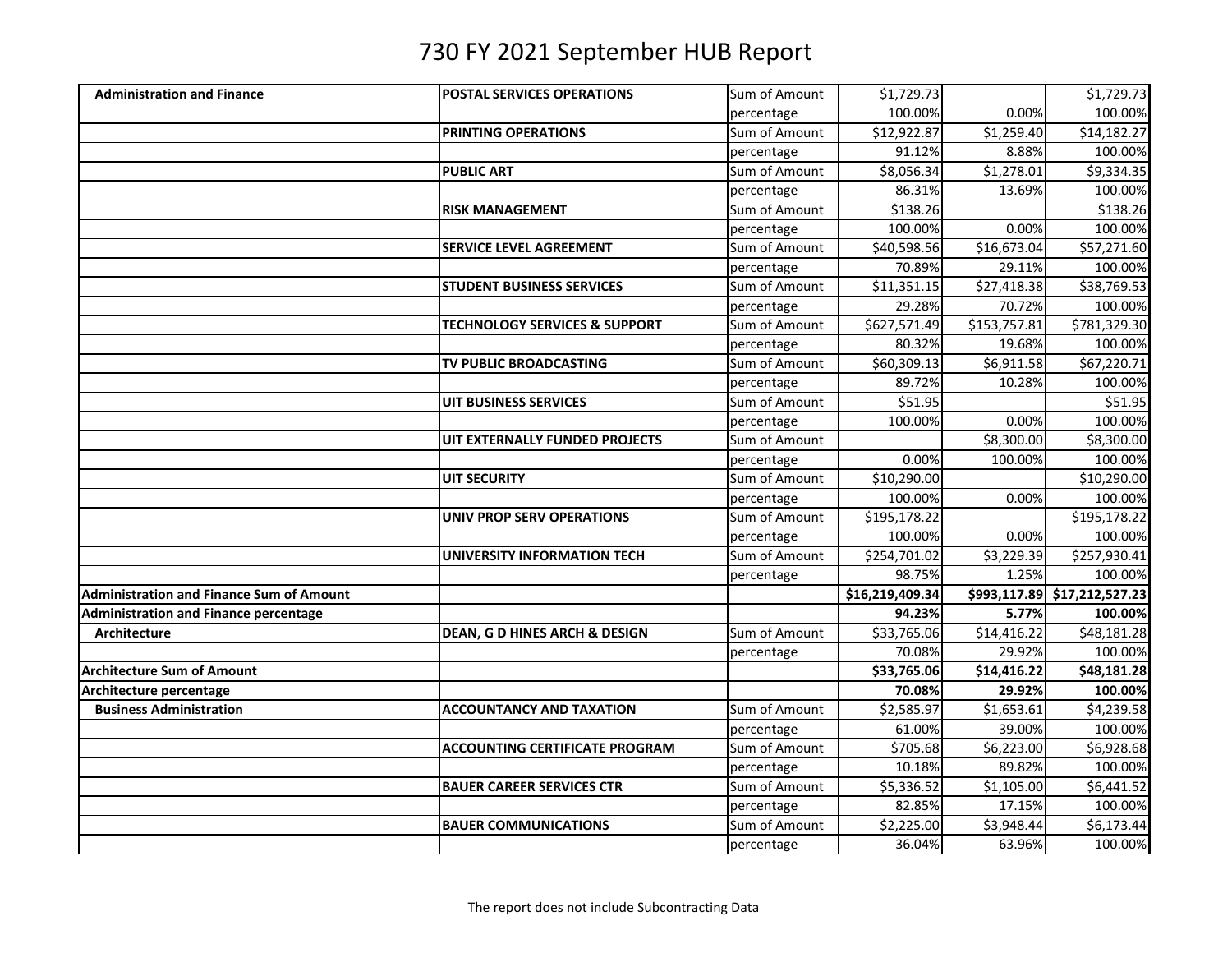| <b>Business Administration</b>               | <b>BAUER DIVISION OF TECHNOLOGY</b>   | Sum of Amount | \$3,312.54   | \$312.50     | \$3,625.04   |
|----------------------------------------------|---------------------------------------|---------------|--------------|--------------|--------------|
|                                              |                                       | percentage    | 91.38%       | 8.62%        | 100.00%      |
|                                              | <b>BAUER GRADUATEPROFESSIONALPRGS</b> | Sum of Amount | \$64,102.66  | \$1,541.00   | \$65,643.66  |
|                                              |                                       | percentage    | 97.65%       | 2.35%        | 100.00%      |
|                                              | <b>CTR FOR EXECUTIVE DEVELOPMENT</b>  | Sum of Amount | \$39.10      |              | \$39.10      |
|                                              |                                       | percentage    | 100.00%      | 0.00%        | 100.00%      |
|                                              | <b>DEAN'S OFFICE BAUER COLLEGE</b>    | Sum of Amount | \$39,276.02  | \$4,193.42   | \$43,469.44  |
|                                              |                                       | percentage    | 90.35%       | 9.65%        | 100.00%      |
|                                              | <b>DECISION AND INFORMATION SCIEN</b> | Sum of Amount | \$1,026.48   | \$2,399.94   | \$3,426.42   |
|                                              |                                       | percentage    | 29.96%       | 70.04%       | 100.00%      |
|                                              | <b>EXECUTIVE DEGREE PROGRAMS</b>      | Sum of Amount | \$4,075.48   | \$74.40      | \$4,149.88   |
|                                              |                                       | percentage    | 98.21%       | 1.79%        | 100.00%      |
|                                              | <b>FINANCE DEPARTMENT</b>             | Sum of Amount | \$4,916.90   | \$1,450.00   | \$6,366.90   |
|                                              |                                       | percentage    | 77.23%       | 22.77%       | 100.00%      |
|                                              | <b>MANAGEMENT DEPARTMENT</b>          | Sum of Amount | \$14,604.02  | \$64.60      | \$14,668.62  |
|                                              |                                       | percentage    | 99.56%       | 0.44%        | 100.00%      |
|                                              | <b>MARKETING DEPARTMENT</b>           | Sum of Amount | \$4,083.59   | \$257.52     | \$4,341.11   |
|                                              |                                       | percentage    | 94.07%       | 5.93%        | 100.00%      |
|                                              | <b>SMALL BUSINESS DEV CENTER</b>      | Sum of Amount | \$129,800.13 | \$120,548.80 | \$250,348.93 |
|                                              |                                       | percentage    | 51.85%       | 48.15%       | 100.00%      |
|                                              | <b>UNDERGRAD BUSINESS PROG</b>        | Sum of Amount | \$1,384.49   | \$3,053.51   | \$4,438.00   |
|                                              |                                       | percentage    | 31.20%       | 68.80%       | 100.00%      |
|                                              | <b>WOLFF CTR FOR ENTREPRENEURSHIP</b> | Sum of Amount | \$2,420.95   | \$1,472.49   | \$3,893.44   |
|                                              |                                       | percentage    | 62.18%       | 37.82%       | 100.00%      |
| <b>Business Administration Sum of Amount</b> |                                       |               | \$279,895.53 | \$148,298.23 | \$428,193.76 |
| <b>Business Administration percentage</b>    |                                       |               | 65.37%       | 34.63%       | 100.00%      |
| <b>Chancellor/President</b>                  | <b>BASEBALL</b>                       | Sum of Amount | \$4,009.75   |              | \$4,009.75   |
|                                              |                                       | percentage    | 100.00%      | 0.00%        | 100.00%      |
|                                              | <b>COMPLIANCE</b>                     | Sum of Amount | \$189.08     |              | \$189.08     |
|                                              |                                       | percentage    | 100.00%      | 0.00%        | 100.00%      |
|                                              | <b>FOOTBALL</b>                       | Sum of Amount | \$393,604.00 | \$7,500.00   | \$401,104.00 |
|                                              |                                       | percentage    | 98.13%       | 1.87%        | 100.00%      |
|                                              | <b>INTERCOLLEGIATE ATHLETICS</b>      | Sum of Amount | \$660,285.32 | \$7,373.01   | \$667,658.33 |
|                                              |                                       | percentage    | 98.90%       | 1.10%        | 100.00%      |
|                                              | <b>MEN'S BASKETBALL</b>               | Sum of Amount | \$94,830.28  | \$1,000.00   | \$95,830.28  |
|                                              |                                       | percentage    | 98.96%       | 1.04%        | 100.00%      |
|                                              | <b>MEN'S GOLF</b>                     | Sum of Amount | \$5,519.91   |              | \$5,519.91   |
|                                              |                                       | percentage    | 100.00%      | 0.00%        | 100.00%      |
|                                              | <b>MEN'S TRACK AND FIELD</b>          | Sum of Amount | \$13,985.01  |              | \$13,985.01  |
|                                              |                                       | percentage    | 100.00%      | 0.00%        | 100.00%      |
|                                              |                                       |               |              |              |              |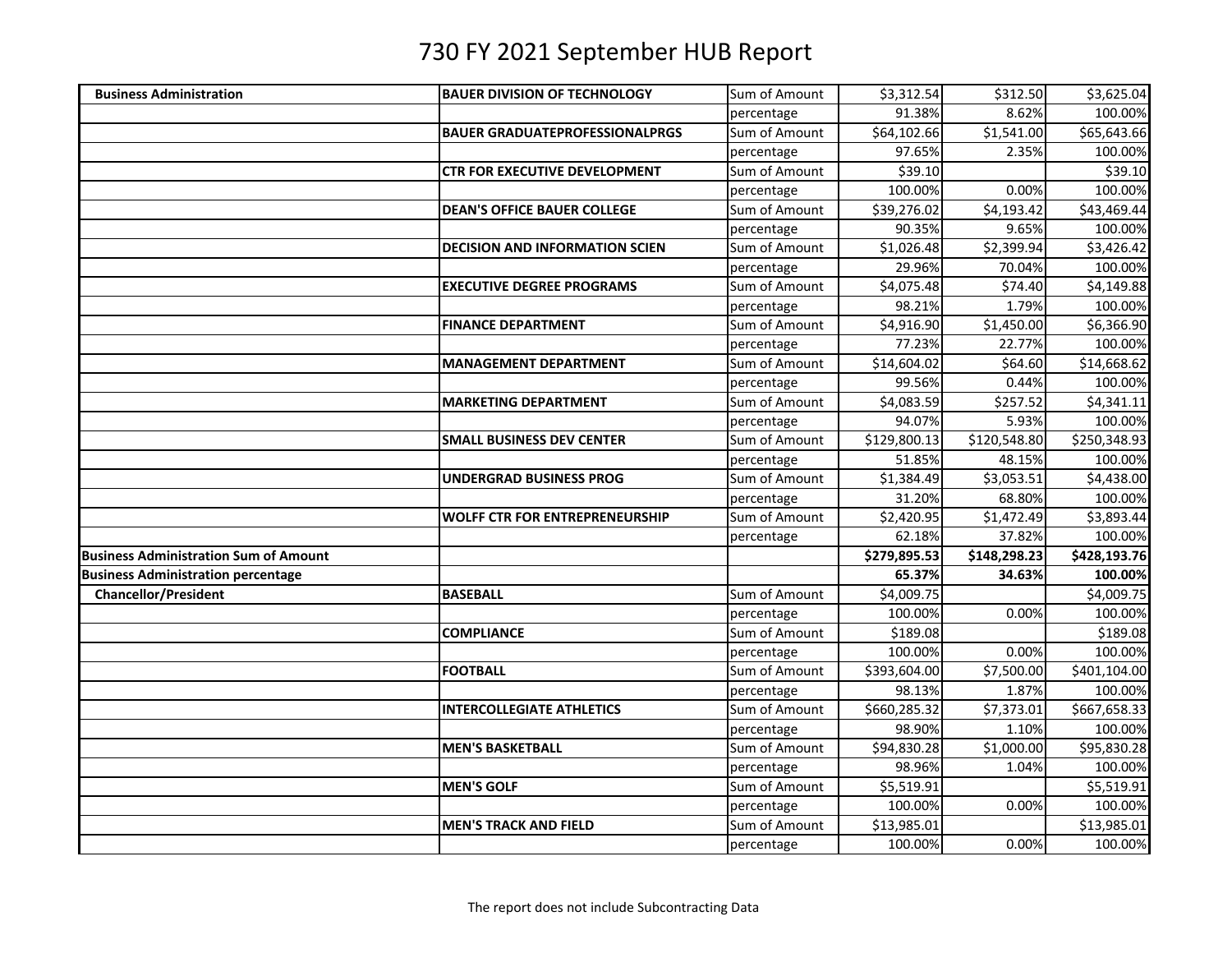| 16.54%<br>83.46%<br>100.00%<br>percentage<br>\$1,257.68<br>OFF OF PROTOCOL SPECIAL EVENTS<br>Sum of Amount<br>\$1,255.80<br>\$1.88<br>99.85%<br>0.15%<br>100.00%<br>percentage<br>\$18.79<br>Sum of Amount<br>\$18.79<br><b>PRESIDENT</b><br>100.00%<br>100.00%<br>0.00%<br>percentage<br>Sum of Amount<br>\$18,519.94<br>\$18,519.94<br><b>UH ENERGY</b><br>100.00%<br>0.00%<br>100.00%<br>percentage<br>Sum of Amount<br>\$11,386.59<br>\$11,386.59<br><b>WOMEN'S BASKETBALL</b><br>100.00%<br>0.00%<br>100.00%<br>percentage<br><b>WOMEN'S GOLF</b><br>Sum of Amount<br>\$11,163.48<br>\$11,163.48<br>100.00%<br>0.00%<br>100.00%<br>percentage<br>Sum of Amount<br>\$9,202.25<br>\$415.00<br>\$9,617.25<br><b>WOMEN'S SOCCER</b><br>95.68%<br>100.00%<br>percentage<br>4.32%<br>Sum of Amount<br>\$4,855.52<br><b>WOMEN'S SWIMMING &amp; DIVING</b><br>\$4,855.52<br>100.00%<br>0.00%<br>100.00%<br>percentage<br>\$1,450.23<br>Sum of Amount<br>\$1,450.23<br><b>WOMEN'S TENNIS</b><br>100.00%<br>0.00%<br>100.00%<br>percentage<br>Sum of Amount<br>\$8,730.92<br>\$8,730.92<br><b>WOMEN'S VOLLEYBALL</b><br>100.00%<br>0.00%<br>100.00%<br>percentage<br>\$1,257,213.49<br>\$1,239,323.96<br>\$17,889.53<br>98.58%<br>1.42%<br>100.00%<br>Sum of Amount<br>\$418.58<br>\$418.58<br><b>College of Medicine</b><br><b>BEHAVIORAL &amp; SOCIAL SCIENCES</b><br>100.00%<br>0.00%<br>100.00%<br>percentage<br>Sum of Amount<br>\$20,224.12<br>\$20,224.12<br><b>BIOMEDICAL SCIENCES</b><br>100.00%<br>0.00%<br>100.00%<br>percentage<br>Sum of Amount<br>\$425.00<br>\$425.00<br><b>HEALTH SYST &amp; POPULATIONS SCI</b><br>100.00%<br>0.00%<br>100.00%<br>percentage<br>Sum of Amount<br>\$4,390.94<br>\$4,340.75<br>\$8,731.69<br><b>MEDICAL EDUCATION</b><br>50.29%<br>49.71%<br>100.00%<br>percentage<br>Sum of Amount<br>\$17,269.59<br>\$64,477.35<br>\$81,746.94<br>OFFICE OF THE DEAN<br>100.00%<br>21.13%<br>78.87%<br>percentage<br>Sum of Amount<br>\$623.17<br>\$623.17<br><b>STU AFF ADMISSIONS &amp; OUTREACH</b><br>100.00%<br>0.00%<br>100.00%<br>percentage<br><b>College of Medicine Sum of Amount</b><br>\$112,169.50<br>\$43,351.40<br>\$68,818.10<br><b>College of Medicine percentage</b><br>38.65%<br>61.35%<br>100.00%<br><b>College of Nursing</b><br>Sum of Amount<br>\$14,565.82<br><b>DEANS OFFICE - COLLEG OF NURSI</b><br>\$8,675.81<br>\$5,890.01<br>59.56%<br>40.44%<br>100.00%<br>percentage<br><b>College of Nursing Sum of Amount</b><br>\$5,890.01<br>\$14,565.82<br>\$8,675.81<br><b>College of Nursing percentage</b><br>59.56%<br>40.44%<br>100.00% |                                           |                                            |               |          |            |            |
|-----------------------------------------------------------------------------------------------------------------------------------------------------------------------------------------------------------------------------------------------------------------------------------------------------------------------------------------------------------------------------------------------------------------------------------------------------------------------------------------------------------------------------------------------------------------------------------------------------------------------------------------------------------------------------------------------------------------------------------------------------------------------------------------------------------------------------------------------------------------------------------------------------------------------------------------------------------------------------------------------------------------------------------------------------------------------------------------------------------------------------------------------------------------------------------------------------------------------------------------------------------------------------------------------------------------------------------------------------------------------------------------------------------------------------------------------------------------------------------------------------------------------------------------------------------------------------------------------------------------------------------------------------------------------------------------------------------------------------------------------------------------------------------------------------------------------------------------------------------------------------------------------------------------------------------------------------------------------------------------------------------------------------------------------------------------------------------------------------------------------------------------------------------------------------------------------------------------------------------------------------------------------------------------------------------------------------------------------------------------------------------------------------------------------------------------------------------------------------------------------------------------------------------------------------------------------------------------------|-------------------------------------------|--------------------------------------------|---------------|----------|------------|------------|
|                                                                                                                                                                                                                                                                                                                                                                                                                                                                                                                                                                                                                                                                                                                                                                                                                                                                                                                                                                                                                                                                                                                                                                                                                                                                                                                                                                                                                                                                                                                                                                                                                                                                                                                                                                                                                                                                                                                                                                                                                                                                                                                                                                                                                                                                                                                                                                                                                                                                                                                                                                                               | <b>Chancellor/President</b>               | <b>INEIGHBORHOOD &amp; STRATEGIC INITI</b> | Sum of Amount | \$317.09 | \$1,599.64 | \$1,916.73 |
|                                                                                                                                                                                                                                                                                                                                                                                                                                                                                                                                                                                                                                                                                                                                                                                                                                                                                                                                                                                                                                                                                                                                                                                                                                                                                                                                                                                                                                                                                                                                                                                                                                                                                                                                                                                                                                                                                                                                                                                                                                                                                                                                                                                                                                                                                                                                                                                                                                                                                                                                                                                               |                                           |                                            |               |          |            |            |
|                                                                                                                                                                                                                                                                                                                                                                                                                                                                                                                                                                                                                                                                                                                                                                                                                                                                                                                                                                                                                                                                                                                                                                                                                                                                                                                                                                                                                                                                                                                                                                                                                                                                                                                                                                                                                                                                                                                                                                                                                                                                                                                                                                                                                                                                                                                                                                                                                                                                                                                                                                                               |                                           |                                            |               |          |            |            |
|                                                                                                                                                                                                                                                                                                                                                                                                                                                                                                                                                                                                                                                                                                                                                                                                                                                                                                                                                                                                                                                                                                                                                                                                                                                                                                                                                                                                                                                                                                                                                                                                                                                                                                                                                                                                                                                                                                                                                                                                                                                                                                                                                                                                                                                                                                                                                                                                                                                                                                                                                                                               |                                           |                                            |               |          |            |            |
|                                                                                                                                                                                                                                                                                                                                                                                                                                                                                                                                                                                                                                                                                                                                                                                                                                                                                                                                                                                                                                                                                                                                                                                                                                                                                                                                                                                                                                                                                                                                                                                                                                                                                                                                                                                                                                                                                                                                                                                                                                                                                                                                                                                                                                                                                                                                                                                                                                                                                                                                                                                               |                                           |                                            |               |          |            |            |
|                                                                                                                                                                                                                                                                                                                                                                                                                                                                                                                                                                                                                                                                                                                                                                                                                                                                                                                                                                                                                                                                                                                                                                                                                                                                                                                                                                                                                                                                                                                                                                                                                                                                                                                                                                                                                                                                                                                                                                                                                                                                                                                                                                                                                                                                                                                                                                                                                                                                                                                                                                                               |                                           |                                            |               |          |            |            |
|                                                                                                                                                                                                                                                                                                                                                                                                                                                                                                                                                                                                                                                                                                                                                                                                                                                                                                                                                                                                                                                                                                                                                                                                                                                                                                                                                                                                                                                                                                                                                                                                                                                                                                                                                                                                                                                                                                                                                                                                                                                                                                                                                                                                                                                                                                                                                                                                                                                                                                                                                                                               |                                           |                                            |               |          |            |            |
|                                                                                                                                                                                                                                                                                                                                                                                                                                                                                                                                                                                                                                                                                                                                                                                                                                                                                                                                                                                                                                                                                                                                                                                                                                                                                                                                                                                                                                                                                                                                                                                                                                                                                                                                                                                                                                                                                                                                                                                                                                                                                                                                                                                                                                                                                                                                                                                                                                                                                                                                                                                               |                                           |                                            |               |          |            |            |
|                                                                                                                                                                                                                                                                                                                                                                                                                                                                                                                                                                                                                                                                                                                                                                                                                                                                                                                                                                                                                                                                                                                                                                                                                                                                                                                                                                                                                                                                                                                                                                                                                                                                                                                                                                                                                                                                                                                                                                                                                                                                                                                                                                                                                                                                                                                                                                                                                                                                                                                                                                                               |                                           |                                            |               |          |            |            |
|                                                                                                                                                                                                                                                                                                                                                                                                                                                                                                                                                                                                                                                                                                                                                                                                                                                                                                                                                                                                                                                                                                                                                                                                                                                                                                                                                                                                                                                                                                                                                                                                                                                                                                                                                                                                                                                                                                                                                                                                                                                                                                                                                                                                                                                                                                                                                                                                                                                                                                                                                                                               |                                           |                                            |               |          |            |            |
|                                                                                                                                                                                                                                                                                                                                                                                                                                                                                                                                                                                                                                                                                                                                                                                                                                                                                                                                                                                                                                                                                                                                                                                                                                                                                                                                                                                                                                                                                                                                                                                                                                                                                                                                                                                                                                                                                                                                                                                                                                                                                                                                                                                                                                                                                                                                                                                                                                                                                                                                                                                               |                                           |                                            |               |          |            |            |
|                                                                                                                                                                                                                                                                                                                                                                                                                                                                                                                                                                                                                                                                                                                                                                                                                                                                                                                                                                                                                                                                                                                                                                                                                                                                                                                                                                                                                                                                                                                                                                                                                                                                                                                                                                                                                                                                                                                                                                                                                                                                                                                                                                                                                                                                                                                                                                                                                                                                                                                                                                                               |                                           |                                            |               |          |            |            |
|                                                                                                                                                                                                                                                                                                                                                                                                                                                                                                                                                                                                                                                                                                                                                                                                                                                                                                                                                                                                                                                                                                                                                                                                                                                                                                                                                                                                                                                                                                                                                                                                                                                                                                                                                                                                                                                                                                                                                                                                                                                                                                                                                                                                                                                                                                                                                                                                                                                                                                                                                                                               |                                           |                                            |               |          |            |            |
|                                                                                                                                                                                                                                                                                                                                                                                                                                                                                                                                                                                                                                                                                                                                                                                                                                                                                                                                                                                                                                                                                                                                                                                                                                                                                                                                                                                                                                                                                                                                                                                                                                                                                                                                                                                                                                                                                                                                                                                                                                                                                                                                                                                                                                                                                                                                                                                                                                                                                                                                                                                               |                                           |                                            |               |          |            |            |
|                                                                                                                                                                                                                                                                                                                                                                                                                                                                                                                                                                                                                                                                                                                                                                                                                                                                                                                                                                                                                                                                                                                                                                                                                                                                                                                                                                                                                                                                                                                                                                                                                                                                                                                                                                                                                                                                                                                                                                                                                                                                                                                                                                                                                                                                                                                                                                                                                                                                                                                                                                                               |                                           |                                            |               |          |            |            |
|                                                                                                                                                                                                                                                                                                                                                                                                                                                                                                                                                                                                                                                                                                                                                                                                                                                                                                                                                                                                                                                                                                                                                                                                                                                                                                                                                                                                                                                                                                                                                                                                                                                                                                                                                                                                                                                                                                                                                                                                                                                                                                                                                                                                                                                                                                                                                                                                                                                                                                                                                                                               |                                           |                                            |               |          |            |            |
|                                                                                                                                                                                                                                                                                                                                                                                                                                                                                                                                                                                                                                                                                                                                                                                                                                                                                                                                                                                                                                                                                                                                                                                                                                                                                                                                                                                                                                                                                                                                                                                                                                                                                                                                                                                                                                                                                                                                                                                                                                                                                                                                                                                                                                                                                                                                                                                                                                                                                                                                                                                               |                                           |                                            |               |          |            |            |
|                                                                                                                                                                                                                                                                                                                                                                                                                                                                                                                                                                                                                                                                                                                                                                                                                                                                                                                                                                                                                                                                                                                                                                                                                                                                                                                                                                                                                                                                                                                                                                                                                                                                                                                                                                                                                                                                                                                                                                                                                                                                                                                                                                                                                                                                                                                                                                                                                                                                                                                                                                                               |                                           |                                            |               |          |            |            |
|                                                                                                                                                                                                                                                                                                                                                                                                                                                                                                                                                                                                                                                                                                                                                                                                                                                                                                                                                                                                                                                                                                                                                                                                                                                                                                                                                                                                                                                                                                                                                                                                                                                                                                                                                                                                                                                                                                                                                                                                                                                                                                                                                                                                                                                                                                                                                                                                                                                                                                                                                                                               |                                           |                                            |               |          |            |            |
|                                                                                                                                                                                                                                                                                                                                                                                                                                                                                                                                                                                                                                                                                                                                                                                                                                                                                                                                                                                                                                                                                                                                                                                                                                                                                                                                                                                                                                                                                                                                                                                                                                                                                                                                                                                                                                                                                                                                                                                                                                                                                                                                                                                                                                                                                                                                                                                                                                                                                                                                                                                               |                                           |                                            |               |          |            |            |
|                                                                                                                                                                                                                                                                                                                                                                                                                                                                                                                                                                                                                                                                                                                                                                                                                                                                                                                                                                                                                                                                                                                                                                                                                                                                                                                                                                                                                                                                                                                                                                                                                                                                                                                                                                                                                                                                                                                                                                                                                                                                                                                                                                                                                                                                                                                                                                                                                                                                                                                                                                                               | <b>Chancellor/President Sum of Amount</b> |                                            |               |          |            |            |
|                                                                                                                                                                                                                                                                                                                                                                                                                                                                                                                                                                                                                                                                                                                                                                                                                                                                                                                                                                                                                                                                                                                                                                                                                                                                                                                                                                                                                                                                                                                                                                                                                                                                                                                                                                                                                                                                                                                                                                                                                                                                                                                                                                                                                                                                                                                                                                                                                                                                                                                                                                                               | <b>Chancellor/President percentage</b>    |                                            |               |          |            |            |
|                                                                                                                                                                                                                                                                                                                                                                                                                                                                                                                                                                                                                                                                                                                                                                                                                                                                                                                                                                                                                                                                                                                                                                                                                                                                                                                                                                                                                                                                                                                                                                                                                                                                                                                                                                                                                                                                                                                                                                                                                                                                                                                                                                                                                                                                                                                                                                                                                                                                                                                                                                                               |                                           |                                            |               |          |            |            |
|                                                                                                                                                                                                                                                                                                                                                                                                                                                                                                                                                                                                                                                                                                                                                                                                                                                                                                                                                                                                                                                                                                                                                                                                                                                                                                                                                                                                                                                                                                                                                                                                                                                                                                                                                                                                                                                                                                                                                                                                                                                                                                                                                                                                                                                                                                                                                                                                                                                                                                                                                                                               |                                           |                                            |               |          |            |            |
|                                                                                                                                                                                                                                                                                                                                                                                                                                                                                                                                                                                                                                                                                                                                                                                                                                                                                                                                                                                                                                                                                                                                                                                                                                                                                                                                                                                                                                                                                                                                                                                                                                                                                                                                                                                                                                                                                                                                                                                                                                                                                                                                                                                                                                                                                                                                                                                                                                                                                                                                                                                               |                                           |                                            |               |          |            |            |
|                                                                                                                                                                                                                                                                                                                                                                                                                                                                                                                                                                                                                                                                                                                                                                                                                                                                                                                                                                                                                                                                                                                                                                                                                                                                                                                                                                                                                                                                                                                                                                                                                                                                                                                                                                                                                                                                                                                                                                                                                                                                                                                                                                                                                                                                                                                                                                                                                                                                                                                                                                                               |                                           |                                            |               |          |            |            |
|                                                                                                                                                                                                                                                                                                                                                                                                                                                                                                                                                                                                                                                                                                                                                                                                                                                                                                                                                                                                                                                                                                                                                                                                                                                                                                                                                                                                                                                                                                                                                                                                                                                                                                                                                                                                                                                                                                                                                                                                                                                                                                                                                                                                                                                                                                                                                                                                                                                                                                                                                                                               |                                           |                                            |               |          |            |            |
|                                                                                                                                                                                                                                                                                                                                                                                                                                                                                                                                                                                                                                                                                                                                                                                                                                                                                                                                                                                                                                                                                                                                                                                                                                                                                                                                                                                                                                                                                                                                                                                                                                                                                                                                                                                                                                                                                                                                                                                                                                                                                                                                                                                                                                                                                                                                                                                                                                                                                                                                                                                               |                                           |                                            |               |          |            |            |
|                                                                                                                                                                                                                                                                                                                                                                                                                                                                                                                                                                                                                                                                                                                                                                                                                                                                                                                                                                                                                                                                                                                                                                                                                                                                                                                                                                                                                                                                                                                                                                                                                                                                                                                                                                                                                                                                                                                                                                                                                                                                                                                                                                                                                                                                                                                                                                                                                                                                                                                                                                                               |                                           |                                            |               |          |            |            |
|                                                                                                                                                                                                                                                                                                                                                                                                                                                                                                                                                                                                                                                                                                                                                                                                                                                                                                                                                                                                                                                                                                                                                                                                                                                                                                                                                                                                                                                                                                                                                                                                                                                                                                                                                                                                                                                                                                                                                                                                                                                                                                                                                                                                                                                                                                                                                                                                                                                                                                                                                                                               |                                           |                                            |               |          |            |            |
|                                                                                                                                                                                                                                                                                                                                                                                                                                                                                                                                                                                                                                                                                                                                                                                                                                                                                                                                                                                                                                                                                                                                                                                                                                                                                                                                                                                                                                                                                                                                                                                                                                                                                                                                                                                                                                                                                                                                                                                                                                                                                                                                                                                                                                                                                                                                                                                                                                                                                                                                                                                               |                                           |                                            |               |          |            |            |
|                                                                                                                                                                                                                                                                                                                                                                                                                                                                                                                                                                                                                                                                                                                                                                                                                                                                                                                                                                                                                                                                                                                                                                                                                                                                                                                                                                                                                                                                                                                                                                                                                                                                                                                                                                                                                                                                                                                                                                                                                                                                                                                                                                                                                                                                                                                                                                                                                                                                                                                                                                                               |                                           |                                            |               |          |            |            |
|                                                                                                                                                                                                                                                                                                                                                                                                                                                                                                                                                                                                                                                                                                                                                                                                                                                                                                                                                                                                                                                                                                                                                                                                                                                                                                                                                                                                                                                                                                                                                                                                                                                                                                                                                                                                                                                                                                                                                                                                                                                                                                                                                                                                                                                                                                                                                                                                                                                                                                                                                                                               |                                           |                                            |               |          |            |            |
|                                                                                                                                                                                                                                                                                                                                                                                                                                                                                                                                                                                                                                                                                                                                                                                                                                                                                                                                                                                                                                                                                                                                                                                                                                                                                                                                                                                                                                                                                                                                                                                                                                                                                                                                                                                                                                                                                                                                                                                                                                                                                                                                                                                                                                                                                                                                                                                                                                                                                                                                                                                               |                                           |                                            |               |          |            |            |
|                                                                                                                                                                                                                                                                                                                                                                                                                                                                                                                                                                                                                                                                                                                                                                                                                                                                                                                                                                                                                                                                                                                                                                                                                                                                                                                                                                                                                                                                                                                                                                                                                                                                                                                                                                                                                                                                                                                                                                                                                                                                                                                                                                                                                                                                                                                                                                                                                                                                                                                                                                                               |                                           |                                            |               |          |            |            |
|                                                                                                                                                                                                                                                                                                                                                                                                                                                                                                                                                                                                                                                                                                                                                                                                                                                                                                                                                                                                                                                                                                                                                                                                                                                                                                                                                                                                                                                                                                                                                                                                                                                                                                                                                                                                                                                                                                                                                                                                                                                                                                                                                                                                                                                                                                                                                                                                                                                                                                                                                                                               |                                           |                                            |               |          |            |            |
|                                                                                                                                                                                                                                                                                                                                                                                                                                                                                                                                                                                                                                                                                                                                                                                                                                                                                                                                                                                                                                                                                                                                                                                                                                                                                                                                                                                                                                                                                                                                                                                                                                                                                                                                                                                                                                                                                                                                                                                                                                                                                                                                                                                                                                                                                                                                                                                                                                                                                                                                                                                               |                                           |                                            |               |          |            |            |
|                                                                                                                                                                                                                                                                                                                                                                                                                                                                                                                                                                                                                                                                                                                                                                                                                                                                                                                                                                                                                                                                                                                                                                                                                                                                                                                                                                                                                                                                                                                                                                                                                                                                                                                                                                                                                                                                                                                                                                                                                                                                                                                                                                                                                                                                                                                                                                                                                                                                                                                                                                                               |                                           |                                            |               |          |            |            |
|                                                                                                                                                                                                                                                                                                                                                                                                                                                                                                                                                                                                                                                                                                                                                                                                                                                                                                                                                                                                                                                                                                                                                                                                                                                                                                                                                                                                                                                                                                                                                                                                                                                                                                                                                                                                                                                                                                                                                                                                                                                                                                                                                                                                                                                                                                                                                                                                                                                                                                                                                                                               |                                           |                                            |               |          |            |            |
|                                                                                                                                                                                                                                                                                                                                                                                                                                                                                                                                                                                                                                                                                                                                                                                                                                                                                                                                                                                                                                                                                                                                                                                                                                                                                                                                                                                                                                                                                                                                                                                                                                                                                                                                                                                                                                                                                                                                                                                                                                                                                                                                                                                                                                                                                                                                                                                                                                                                                                                                                                                               |                                           |                                            |               |          |            |            |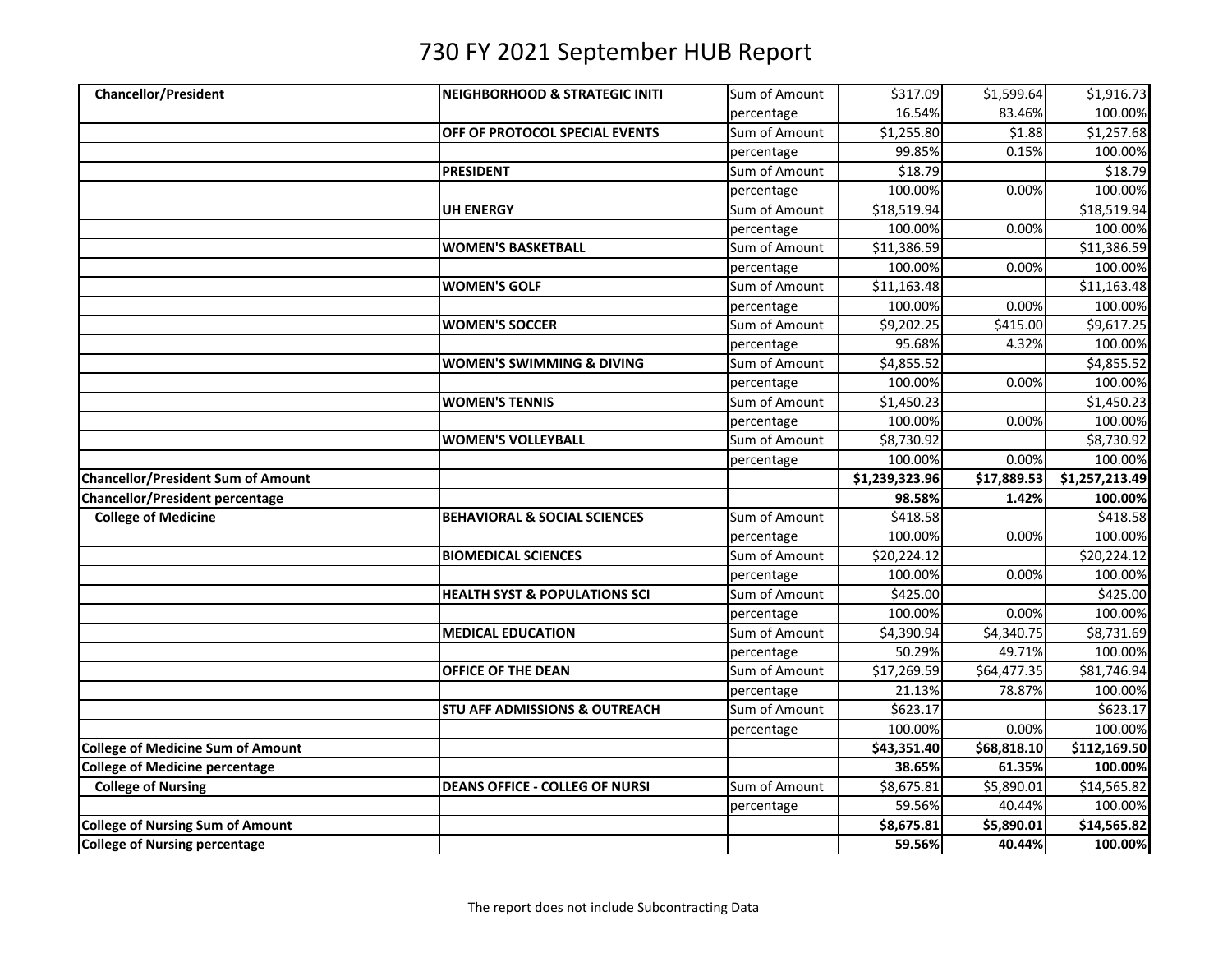| <b>College of the Arts</b>               | <b>ART</b>                            | Sum of Amount | \$4,964.45   | \$153.40    | \$5,117.85   |
|------------------------------------------|---------------------------------------|---------------|--------------|-------------|--------------|
|                                          |                                       | percentage    | 97.00%       | 3.00%       | 100.00%      |
|                                          | <b>BAND</b>                           | Sum of Amount | \$235.00     |             | \$235.00     |
|                                          |                                       | percentage    | 100.00%      | 0.00%       | 100.00%      |
|                                          | <b>BLAFFER GALLERY</b>                | Sum of Amount | \$417.66     |             | \$417.66     |
|                                          |                                       | percentage    | 100.00%      | 0.00%       | 100.00%      |
|                                          | <b>CWMCA CENTER FOR THE ARTS</b>      | Sum of Amount | \$516.91     |             | \$516.91     |
|                                          |                                       | percentage    | 100.00%      | 0.00%       | 100.00%      |
|                                          | DEAN OFFIC THE COLLEGE OF ARTS        | Sum of Amount | \$58,920.63  |             | \$58,920.63  |
|                                          |                                       | percentage    | 100.00%      | 0.00%       | 100.00%      |
|                                          | <b>MUSIC</b>                          | Sum of Amount | \$11,689.88  |             | \$11,689.88  |
|                                          |                                       | percentage    | 100.00%      | 0.00%       | 100.00%      |
|                                          | THEATER                               | Sum of Amount | \$1,282.73   |             | \$1,282.73   |
|                                          |                                       | percentage    | 100.00%      | 0.00%       | 100.00%      |
| <b>College of the Arts Sum of Amount</b> |                                       |               | \$78,027.26  | \$153.40    | \$78,180.66  |
| <b>College of the Arts percentage</b>    |                                       |               | 99.80%       | 0.20%       | 100.00%      |
| <b>Education</b>                         | <b>ASIAN AMERICAN STUDIES</b>         | Sum of Amount | \$9,058.65   | \$137.50    | \$9,196.15   |
|                                          |                                       | percentage    | 98.50%       | 1.50%       | 100.00%      |
|                                          | CENTER FOR INFO TECG IN ED.           | Sum of Amount | \$8,437.73   | \$14,508.70 | \$22,946.43  |
|                                          |                                       | percentage    | 36.77%       | 63.23%      | 100.00%      |
|                                          | <b>CHARTER SCHOOL</b>                 | Sum of Amount | \$18,075.83  | \$4,867.58  | \$22,943.41  |
|                                          |                                       | percentage    | 78.78%       | 21.22%      | 100.00%      |
|                                          | <b>CURRICULUM AND INSTRUCTION</b>     | Sum of Amount | \$5,120.06   | \$5,500.96  | \$10,621.02  |
|                                          |                                       | percentage    | 48.21%       | 51.79%      | 100.00%      |
|                                          | <b>DEAN, EDUCATION</b>                | Sum of Amount | \$28,852.06  | \$11,192.65 | \$40,044.71  |
|                                          |                                       | percentage    | 72.05%       | 27.95%      | 100.00%      |
|                                          | ED LEADERSHIP & POLICY STUDIES        | Sum of Amount | \$5,377.85   | \$4,405.00  | \$9,782.85   |
|                                          |                                       | percentage    | 54.97%       | 45.03%      | 100.00%      |
|                                          | PSYCH, HLTH & LEARNING SCIENCE        | Sum of Amount | \$13,877.71  | \$3,647.32  | \$17,525.03  |
|                                          |                                       | percentage    | 79.19%       | 20.81%      | 100.00%      |
| <b>Education Sum of Amount</b>           |                                       |               | \$88,799.89  | \$44,259.71 | \$133,059.60 |
| <b>Education percentage</b>              |                                       |               | 66.74%       | 33.26%      | 100.00%      |
| Engineering                              | <b>BIOMEDICAL ENGINEERING</b>         | Sum of Amount | \$449,644.66 | \$5,680.89  | \$455,325.55 |
|                                          |                                       | percentage    | 98.75%       | 1.25%       | 100.00%      |
|                                          | <b>CHEMICAL ENGINEERING</b>           | Sum of Amount | \$116,922.95 | \$40,444.73 | \$157,367.68 |
|                                          |                                       | percentage    | 74.30%       | 25.70%      | 100.00%      |
|                                          | <b>CIVIL ENGINEERING</b>              | Sum of Amount | \$102,811.77 | \$21,990.73 | \$124,802.50 |
|                                          |                                       | percentage    | 82.38%       | 17.62%      | 100.00%      |
|                                          | <b>COMPOSITE ENGR APPLICATIONS CT</b> | Sum of Amount | \$211.67     |             | \$211.67     |
|                                          |                                       | percentage    | 100.00%      | 0.00%       | 100.00%      |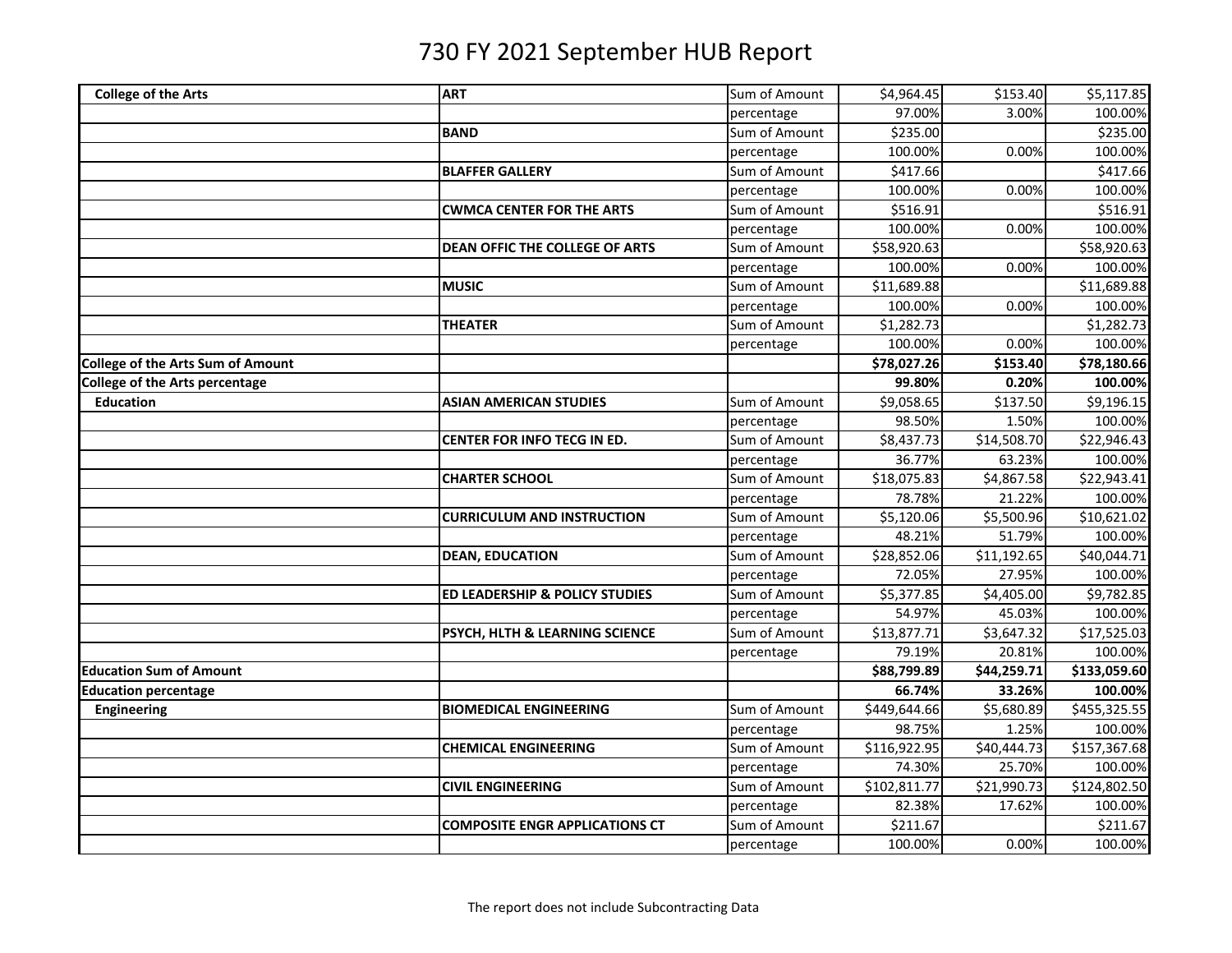| Engineering                                          | <b>DEAN, ENGINEERING</b>                  | Sum of Amount | \$9,085.01   |             | \$9,085.01   |
|------------------------------------------------------|-------------------------------------------|---------------|--------------|-------------|--------------|
|                                                      |                                           | percentage    | 100.00%      | 0.00%       | 100.00%      |
|                                                      | <b>ELECTRICAL ENGINEERING</b>             | Sum of Amount | \$27,812.52  | \$881.71    | \$28,694.23  |
|                                                      |                                           | percentage    | 96.93%       | 3.07%       | 100.00%      |
|                                                      | <b>ENGr UNDERGRADUATE PROGRAMS</b>        | Sum of Amount | \$4,723.86   |             | \$4,723.86   |
|                                                      |                                           | percentage    | 100.00%      | 0.00%       | 100.00%      |
|                                                      | <b>INDUSTRIAL ENGINEERING</b>             | Sum of Amount | \$87.16      |             | \$87.16      |
|                                                      |                                           | percentage    | 100.00%      | 0.00%       | 100.00%      |
|                                                      | <b>INTEGRATED BIO &amp; NANO SYSTEM</b>   | Sum of Amount | \$4,450.02   |             | \$4,450.02   |
|                                                      |                                           | percentage    | 100.00%      | 0.00%       | 100.00%      |
|                                                      | <b>MECHANICAL ENGINEERING</b>             | Sum of Amount | \$114,820.71 | \$1,576.82  | \$116,397.53 |
|                                                      |                                           | percentage    | 98.65%       | 1.35%       | 100.00%      |
|                                                      | <b>NAT'L AIRBORNE LASER MAP</b>           | Sum of Amount | \$147.58     |             | \$147.58     |
|                                                      |                                           | percentage    | 100.00%      | 0.00%       | 100.00%      |
|                                                      | PETROLEUM ENGINEERING                     | Sum of Amount | \$23,014.31  | \$3,569.45  | \$26,583.76  |
|                                                      |                                           | percentage    | 86.57%       | 13.43%      | 100.00%      |
| <b>Engineering Sum of Amount</b>                     |                                           |               | \$853,732.22 | \$74,144.33 | \$927,876.55 |
| <b>Engineering percentage</b>                        |                                           |               | 92.01%       | 7.99%       | 100.00%      |
| <b>Graduate College of Social Work</b>               | <b>CHILD &amp; FAMILY CENTER</b>          | Sum of Amount | \$5,230.96   |             | \$5,230.96   |
|                                                      |                                           | percentage    | 100.00%      | 0.00%       | 100.00%      |
|                                                      | <b>CTR DRUG &amp; SOCIAL POLICY RESRC</b> | Sum of Amount | \$28,542.63  |             | \$28,542.63  |
|                                                      |                                           | percentage    | 100.00%      | 0.00%       | 100.00%      |
|                                                      | <b>DEAN, SOCIAL WORK</b>                  | Sum of Amount | \$3,598.99   |             | \$3,598.99   |
|                                                      |                                           | percentage    | 100.00%      | 0.00%       | 100.00%      |
|                                                      | <b>GCSW-INFORMATION TECHNOLOGY</b>        | Sum of Amount | \$496.52     |             | \$496.52     |
|                                                      |                                           | percentage    | 100.00%      | 0.00%       | 100.00%      |
|                                                      | LATINA MATERNAL & FAMILY HLTH             | Sum of Amount | \$8,360.10   |             | \$8,360.10   |
|                                                      |                                           | percentage    | 100.00%      | 0.00%       | 100.00%      |
| <b>Graduate College of Social Work Sum of Amount</b> |                                           |               | \$46,229.20  |             | \$46,229.20  |
| <b>Graduate College of Social Work percentage</b>    |                                           |               | 100.00%      | 0.00%       | 100.00%      |
| <b>Honors College</b>                                | <b>DEAN, HONORS COLLEGE</b>               | Sum of Amount | \$14,032.67  |             | \$14,032.67  |
|                                                      |                                           | percentage    | 100.00%      | 0.00%       | 100.00%      |
| <b>Honors College Sum of Amount</b>                  |                                           |               | \$14,032.67  |             | \$14,032.67  |
| <b>Honors College percentage</b>                     |                                           |               | 100.00%      | 0.00%       | 100.00%      |
| <b>Hotel and Restaurant Management</b>               | <b>DEAN, HOTEL &amp; RESTAURANT MANAG</b> | Sum of Amount | \$189.76     | \$14,625.00 | \$14,814.76  |
|                                                      |                                           | percentage    | 1.28%        | 98.72%      | 100.00%      |
|                                                      | HOTEL AND RESTAURANT MANAGEMEN            | Sum of Amount | \$26,217.25  | \$19,236.19 | \$45,453.44  |
|                                                      |                                           | percentage    | 57.68%       | 42.32%      | 100.00%      |
| <b>Hotel and Restaurant Management Sum of Amount</b> |                                           |               | \$26,407.01  | \$33,861.19 | \$60,268.20  |
| <b>Hotel and Restaurant Management percentage</b>    |                                           |               | 43.82%       | 56.18%      | 100.00%      |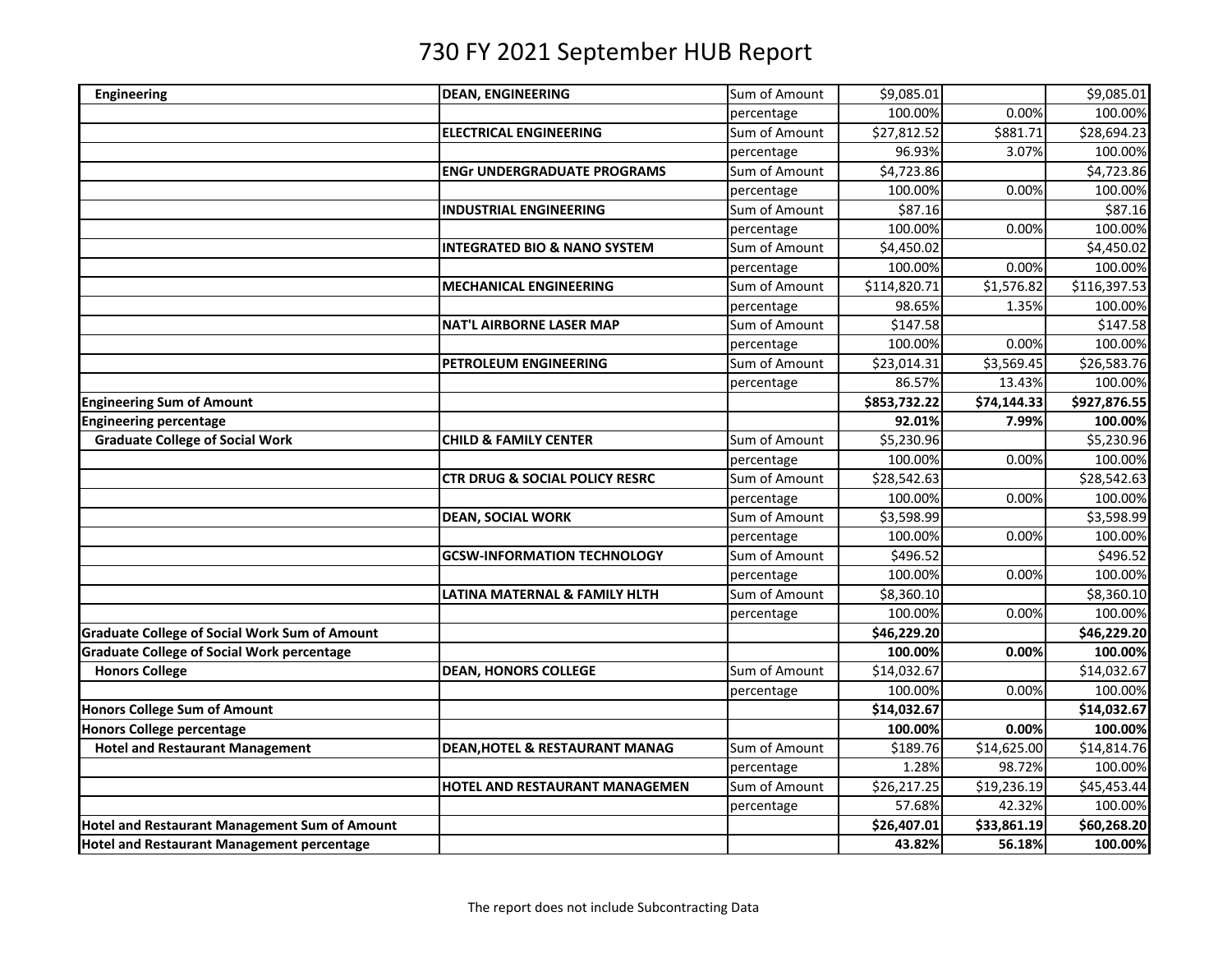| <b>Law Center</b>                       | <b>ALUMNI RELATIONS, LAW</b>             | Sum of Amount | \$106.93     | \$1,348.34 | \$1,455.27   |
|-----------------------------------------|------------------------------------------|---------------|--------------|------------|--------------|
|                                         |                                          | percentage    | 7.35%        | 92.65%     | 100.00%      |
|                                         | <b>ASSOCIATE DEAN, LAW</b>               | Sum of Amount | \$9.91       |            | \$9.91       |
|                                         |                                          | percentage    | 100.00%      | 0.00%      | 100.00%      |
|                                         | <b>BUSINESS SERVICES, LAW</b>            | Sum of Amount | \$5,882.04   |            | \$5,882.04   |
|                                         |                                          | percentage    | 100.00%      | 0.00%      | 100.00%      |
|                                         | <b>CAREER SERVICES, LAW</b>              | Sum of Amount | \$263.57     |            | \$263.57     |
|                                         |                                          | percentage    | 100.00%      | 0.00%      | 100.00%      |
|                                         | <b>CENTER PROGRAMS, LAW</b>              | Sum of Amount | \$64.96      |            | \$64.96      |
|                                         |                                          | percentage    | 100.00%      | 0.00%      | 100.00%      |
|                                         | <b>CHAIRS AND PROFESSORSHIPS,LAW</b>     | Sum of Amount | \$25.14      |            | \$25.14      |
|                                         |                                          | percentage    | 100.00%      | 0.00%      | 100.00%      |
|                                         | <b>DEAN, LAW</b>                         | Sum of Amount |              | \$300.00   | \$300.00     |
|                                         |                                          | percentage    | 0.00%        | 100.00%    | 100.00%      |
|                                         | <b>FACULTY SUPPORT LAW</b>               | Sum of Amount | \$4,821.18   |            | \$4,821.18   |
|                                         |                                          | percentage    | 100.00%      | 0.00%      | 100.00%      |
|                                         | <b>HEALTH LAW &amp; POLICY INSTITUTE</b> | Sum of Amount | \$56.34      |            | \$56.34      |
|                                         |                                          | percentage    | 100.00%      | 0.00%      | 100.00%      |
|                                         | <b>LAW</b>                               | Sum of Amount | \$180.00     |            | \$180.00     |
|                                         |                                          | percentage    | 100.00%      | 0.00%      | 100.00%      |
|                                         | <b>LAW INFORMATION TECHNOLOGY</b>        | Sum of Amount | \$5,244.22   |            | \$5,244.22   |
|                                         |                                          | percentage    | 100.00%      | 0.00%      | 100.00%      |
|                                         | <b>LAW LIBRARY</b>                       | Sum of Amount | \$128,539.07 |            | \$128,539.07 |
|                                         |                                          | percentage    | 100.00%      | 0.00%      | 100.00%      |
|                                         | LEGAL AID CLINIC, LAW                    | Sum of Amount | \$2,402.86   |            | \$2,402.86   |
|                                         |                                          | percentage    | 100.00%      | 0.00%      | 100.00%      |
|                                         | PUBLIC RELS & MARKETING, LAW             | Sum of Amount | \$590.00     |            | \$590.00     |
|                                         |                                          | percentage    | 100.00%      | 0.00%      | 100.00%      |
|                                         | <b>STUDENT SERVICES, LAW</b>             | Sum of Amount | \$276.08     |            | \$276.08     |
|                                         |                                          | percentage    | 100.00%      | 0.00%      | 100.00%      |
| Law Center Sum of Amount                |                                          |               | \$148,462.30 | \$1,648.34 | \$150,110.64 |
| Law Center percentage                   |                                          |               | 98.90%       | 1.10%      | 100.00%      |
| <b>Liberal Arts and Social Sciences</b> | <b>AEROSPACE STUDIES</b>                 | Sum of Amount | \$3.69       |            | \$3.69       |
|                                         |                                          | percentage    | 100.00%      | 0.00%      | 100.00%      |
|                                         | <b>AFRICAN-AMERICAN STUDIES</b>          | Sum of Amount | \$176.80     |            | \$176.80     |
|                                         |                                          | percentage    | 100.00%      | 0.00%      | 100.00%      |
|                                         | <b>ARTE PUBLICO</b>                      | Sum of Amount | \$34,000.66  | \$433.50   | \$34,434.16  |
|                                         |                                          | percentage    | 98.74%       | 1.26%      | 100.00%      |
|                                         | <b>CENTER FOR PUBLIC HISTORY</b>         | Sum of Amount | \$140.45     | \$1,200.00 | \$1,340.45   |
|                                         |                                          | percentage    | 10.48%       | 89.52%     | 100.00%      |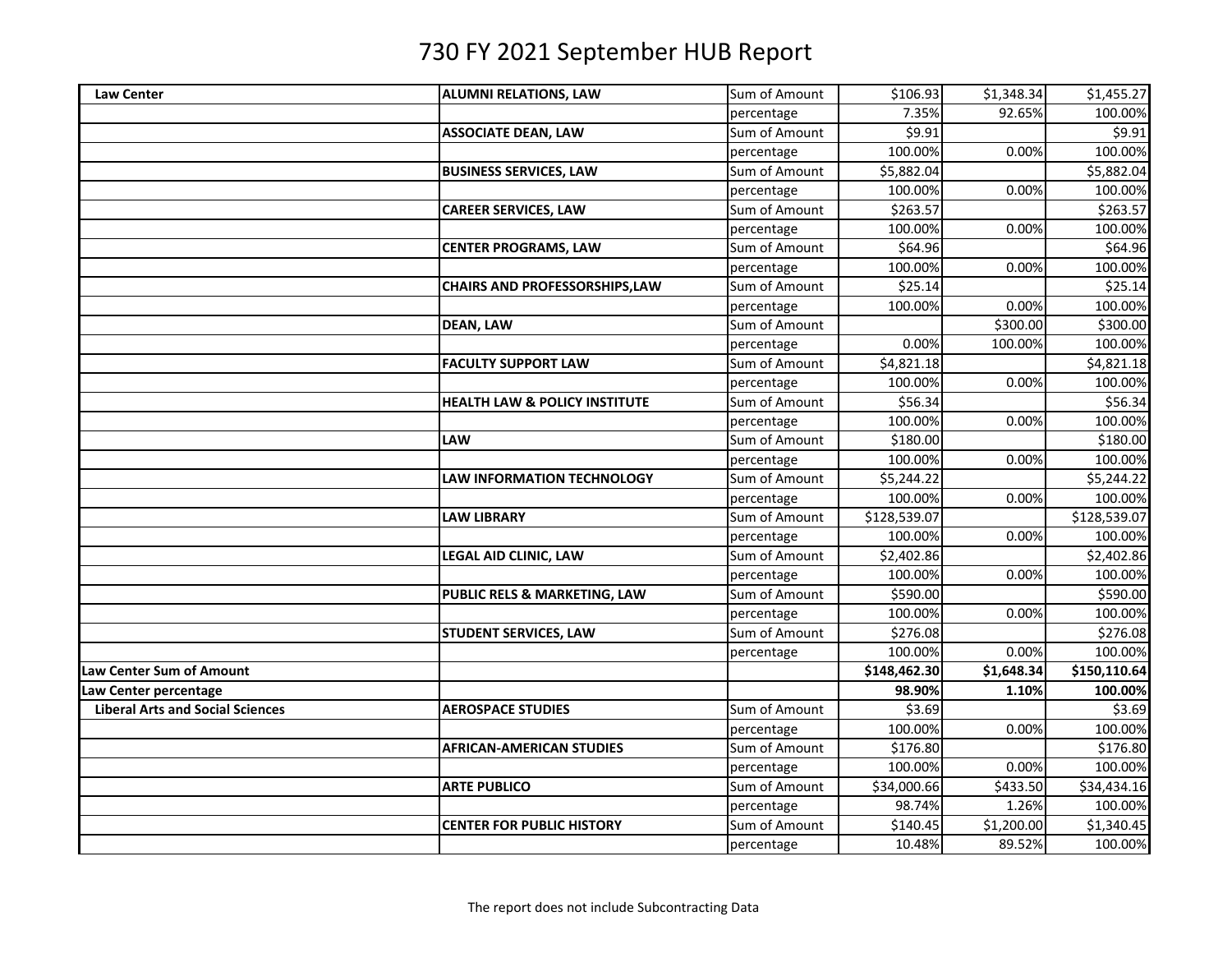| <b>Liberal Arts and Social Sciences</b>        | <b>COMMUNICATION</b>                    | Sum of Amount | \$6,208.70   | \$214.72    | \$6,423.42   |
|------------------------------------------------|-----------------------------------------|---------------|--------------|-------------|--------------|
|                                                |                                         | percentage    | 96.66%       | 3.34%       | 100.00%      |
|                                                | <b>COMMUNICATIONS DISORDERS</b>         | Sum of Amount | \$20,547.50  |             | \$20,547.50  |
|                                                |                                         | percentage    | 100.00%      | 0.00%       | 100.00%      |
|                                                | <b>COMPARATIVE CULTURAL STUDIES</b>     | Sum of Amount | \$4,092.40   |             | \$4,092.40   |
|                                                |                                         | percentage    | 100.00%      | 0.00%       | 100.00%      |
|                                                | <b>DEAN, LIBERAL ARTS &amp; SOC SCI</b> | Sum of Amount | \$8,816.61   | \$5,281.59  | \$14,098.20  |
|                                                |                                         | percentage    | 62.54%       | 37.46%      | 100.00%      |
|                                                | <b>ECONOMICS</b>                        | Sum of Amount | \$3,417.92   | \$7,999.50  | \$11,417.42  |
|                                                |                                         | percentage    | 29.94%       | 70.06%      | 100.00%      |
|                                                | <b>ENGLISH</b>                          | Sum of Amount | \$4,713.08   | \$5,892.19  | \$10,605.27  |
|                                                |                                         | percentage    | 44.44%       | 55.56%      | 100.00%      |
|                                                | HEALTH AND HUMAN PERFORMANCE            | Sum of Amount | \$30,931.62  | \$10,354.02 | \$41,285.64  |
|                                                |                                         | percentage    | 74.92%       | 25.08%      | 100.00%      |
|                                                | <b>HISPANIC STUDIES</b>                 | Sum of Amount | \$277.84     | \$535.79    | \$813.63     |
|                                                |                                         | percentage    | 34.15%       | 65.85%      | 100.00%      |
|                                                | <b>HISTORY</b>                          | Sum of Amount | \$66.50      |             | 566.50       |
|                                                |                                         | percentage    | 100.00%      | 0.00%       | 100.00%      |
|                                                | <b>MEXICAN-AMERICAN STUDIES</b>         | Sum of Amount | \$517.42     | \$262.96    | \$780.38     |
|                                                |                                         | percentage    | 66.30%       | 33.70%      | 100.00%      |
|                                                | <b>MILITARY SCIENCE</b>                 | Sum of Amount | \$569.39     |             | \$569.39     |
|                                                |                                         | percentage    | 100.00%      | 0.00%       | 100.00%      |
|                                                | <b>MODERN AND CLASSICAL LANGUAGES</b>   | Sum of Amount | \$355.80     |             | \$355.80     |
|                                                |                                         | percentage    | 100.00%      | 0.00%       | 100.00%      |
|                                                | <b>POLITICAL SCIENCE</b>                | Sum of Amount | \$14,056.04  | \$3,557.70  | \$17,613.74  |
|                                                |                                         | percentage    | 79.80%       | 20.20%      | 100.00%      |
|                                                | <b>PSYCHOLOGY</b>                       | Sum of Amount | \$4,757.92   | \$155.83    | \$4,913.75   |
|                                                |                                         | percentage    | 96.83%       | 3.17%       | 100.00%      |
|                                                | <b>SOCIOLOGY</b>                        | Sum of Amount | \$1,375.13   | \$3,043.20  | \$4,418.33   |
|                                                |                                         | percentage    | 31.12%       | 68.88%      | 100.00%      |
|                                                | <b>WOMEN'S STUDIES PROGRAM</b>          | Sum of Amount | \$480.00     |             | \$480.00     |
|                                                |                                         | percentage    | 100.00%      | 0.00%       | 100.00%      |
| Liberal Arts and Social Sciences Sum of Amount |                                         |               | \$135,505.47 | \$38,931.00 | \$174,436.47 |
| Liberal Arts and Social Sciences percentage    |                                         |               | 77.68%       | 22.32%      | 100.00%      |
| Library                                        | <b>CIRCULATION</b>                      | Sum of Amount | \$56.76      |             | \$56.76      |
|                                                |                                         | percentage    | 100.00%      | 0.00%       | 100.00%      |
|                                                | <b>UNIVERSITY LIBRARIES</b>             | Sum of Amount | \$511,581.35 | \$111.20    | \$511,692.55 |
|                                                |                                         | percentage    | 99.98%       | 0.02%       | 100.00%      |
| Library Sum of Amount                          |                                         |               | \$511,638.11 | \$111.20    | \$511,749.31 |
| Library percentage                             |                                         |               | 99.98%       | 0.02%       | 100.00%      |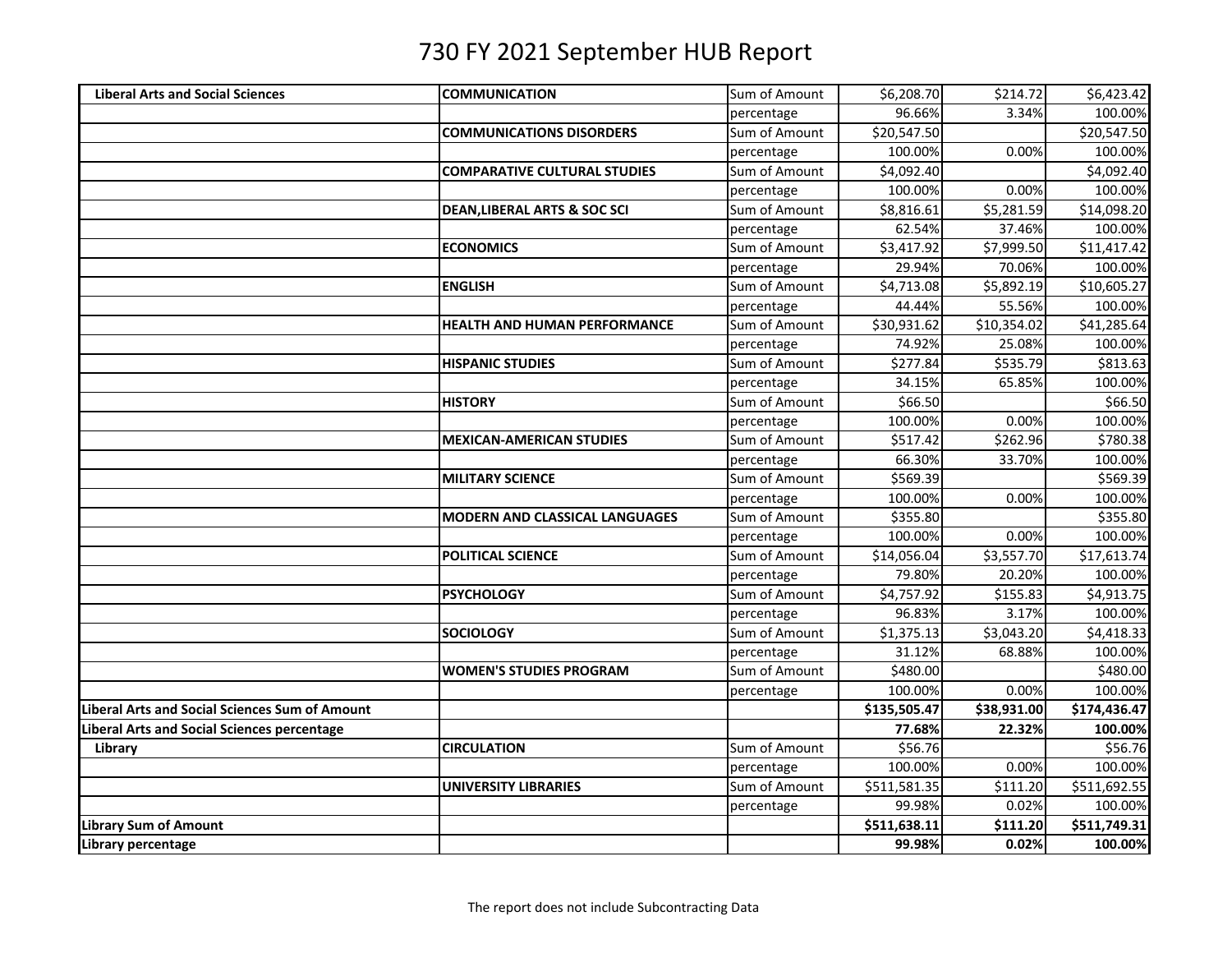| <b>Natural Science and Mathematics</b>        | <b>BIOLOGY &amp; BIOCHEMISTRY</b>        | Sum of Amount | \$96,125.83  | \$3,518.44  | \$99,644.27  |
|-----------------------------------------------|------------------------------------------|---------------|--------------|-------------|--------------|
|                                               |                                          | percentage    | 96.47%       | 3.53%       | 100.00%      |
|                                               | <b>CHEMISTRY</b>                         | Sum of Amount | \$283,487.69 | \$11,797.18 | \$295,284.87 |
|                                               |                                          | percentage    | 96.00%       | 4.00%       | 100.00%      |
|                                               | <b>COMPUTER SCIENCE</b>                  | Sum of Amount | \$75,368.72  | \$2,156.91  | \$77,525.63  |
|                                               |                                          | percentage    | 97.22%       | 2.78%       | 100.00%      |
|                                               | <b>CTR FOR NUCLEAR REC&amp;CELL SIGN</b> | Sum of Amount | \$17,058.20  | \$3,539.93  | \$20,598.13  |
|                                               |                                          | percentage    | 82.81%       | 17.19%      | 100.00%      |
|                                               | <b>DEAN, NATURAL SCIENCE &amp; MATHE</b> | Sum of Amount | \$48,108.66  | \$4,500.00  | \$52,608.66  |
|                                               |                                          | percentage    | 91.45%       | 8.55%       | 100.00%      |
|                                               | <b>EARTH &amp; ATMOSPHERIC SCIENCES</b>  | Sum of Amount | \$88,462.04  | \$41,372.04 | \$129,834.08 |
|                                               |                                          | percentage    | 68.13%       | 31.87%      | 100.00%      |
|                                               | <b>INSTITUTE FOR CLIMATE/ATMO SCI</b>    | Sum of Amount | \$22.89      |             | \$22.89      |
|                                               |                                          | percentage    | 100.00%      | 0.00%       | 100.00%      |
|                                               | <b>MATHEMATICS</b>                       | Sum of Amount | \$14,536.42  | \$2,269.74  | \$16,806.16  |
|                                               |                                          | percentage    | 86.49%       | 13.51%      | 100.00%      |
|                                               | <b>PHYSICS</b>                           | Sum of Amount | \$6,392.67   | \$2,798.21  | \$9,190.88   |
|                                               |                                          | percentage    | 69.55%       | 30.45%      | 100.00%      |
| Natural Science and Mathematics Sum of Amount |                                          |               | \$629,563.12 | \$71,952.45 | \$701,515.57 |
| Natural Science and Mathematics percentage    |                                          |               | 89.74%       | 10.26%      | 100.00%      |
| <b>Optometry</b>                              | <b>DEAN, OPTOMETRY</b>                   | Sum of Amount | \$95,493.40  | \$4,881.01  | \$100,374.41 |
|                                               |                                          | percentage    | 95.14%       | 4.86%       | 100.00%      |
|                                               | <b>OPT VISION SCIENCES</b>               | Sum of Amount | \$26,907.41  |             | \$26,907.41  |
|                                               |                                          | percentage    | 100.00%      | 0.00%       | 100.00%      |
|                                               | <b>OPTOMETRY CLINIC</b>                  | Sum of Amount | \$457,796.76 | \$13,464.00 | \$471,260.76 |
|                                               |                                          | percentage    | 97.14%       | 2.86%       | 100.00%      |
| <b>Optometry Sum of Amount</b>                |                                          |               | \$580,197.57 | \$18,345.01 | \$598,542.58 |
| <b>Optometry percentage</b>                   |                                          |               | 96.94%       | 3.06%       | 100.00%      |
| Pharmacy                                      | <b>DEAN, PHARMACY</b>                    | Sum of Amount | \$48,931.34  | \$240.30    | \$49,171.64  |
|                                               |                                          | percentage    | 99.51%       | 0.49%       | 100.00%      |
|                                               | <b>EXPERIENTIAL PROGRAMS</b>             | Sum of Amount | \$19,500.00  |             | \$19,500.00  |
|                                               |                                          | percentage    | 100.00%      | 0.00%       | 100.00%      |
|                                               | PHAR HEALTH OUTCOMES & POLICY            | Sum of Amount | \$9,051.03   | \$2,450.00  | \$11,501.03  |
|                                               |                                          | percentage    | 78.70%       | 21.30%      | 100.00%      |
|                                               | PHARM PRAC & TRANS RESEARCH              | Sum of Amount | \$20,760.52  | \$1,625.00  | \$22,385.52  |
|                                               |                                          | percentage    | 92.74%       | 7.26%       | 100.00%      |
|                                               | PHARMACOLOGICAL & PHARMACEUTIC           | Sum of Amount | \$119,179.35 | \$1,497.21  | \$120,676.56 |
|                                               |                                          | percentage    | 98.76%       | 1.24%       | 100.00%      |
|                                               | <b>PREMIER CENTER</b>                    | Sum of Amount | \$313.00     |             | \$313.00     |
|                                               |                                          | percentage    | 100.00%      | 0.00%       | 100.00%      |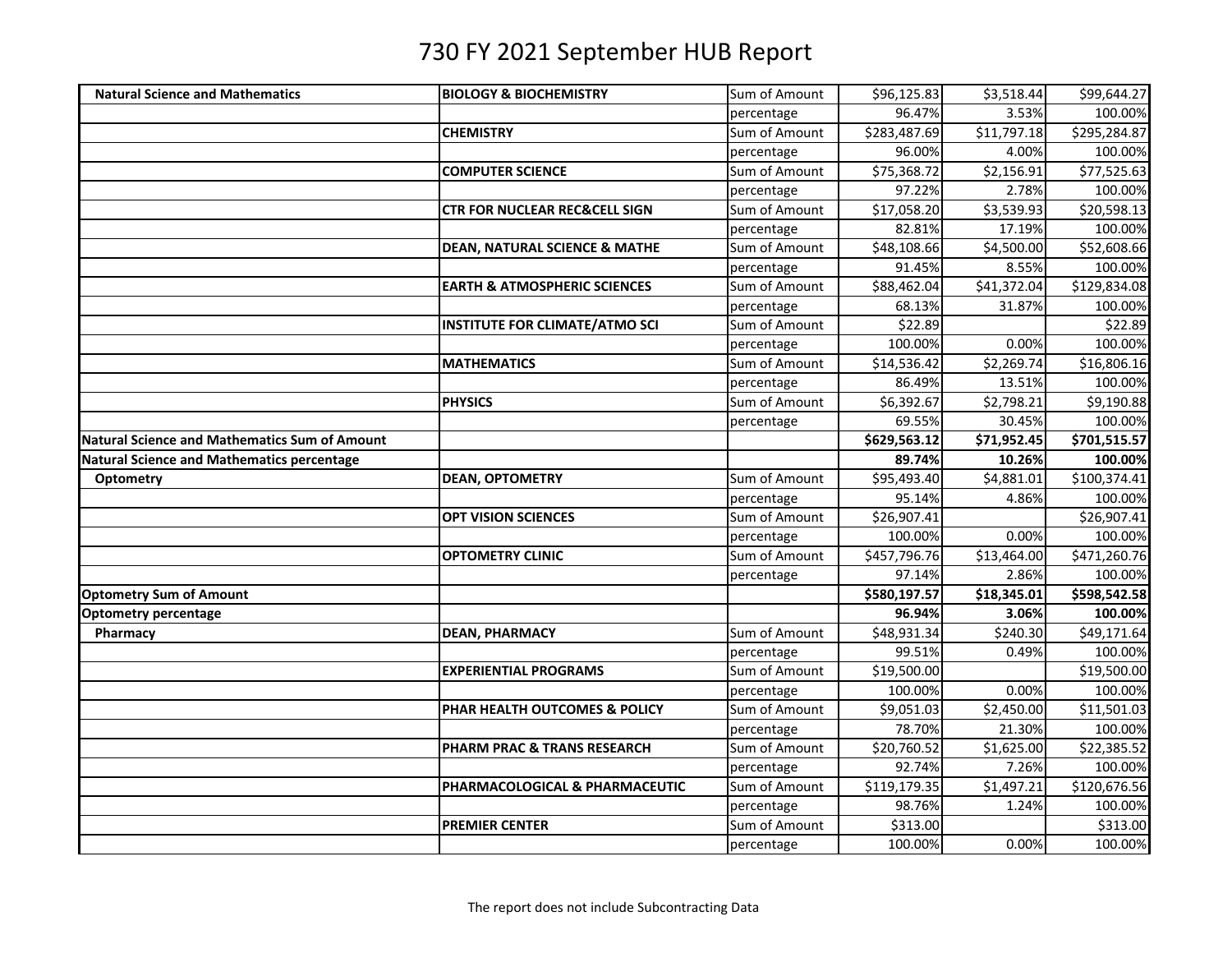| Pharmacy                      | <b>STUDENT SERVICES PHARMACY</b>          | Sum of Amount |              | \$1,204.01  | \$1,204.01   |
|-------------------------------|-------------------------------------------|---------------|--------------|-------------|--------------|
|                               |                                           | percentage    | 0.00%        | 100.00%     | 100.00%      |
| <b>Pharmacy Sum of Amount</b> |                                           |               | \$217,735.24 | \$7,016.52  | \$224,751.76 |
| Pharmacy percentage           |                                           |               | 96.88%       | 3.12%       | 100.00%      |
| Research                      | <b>AMI: ADV MANUFACTURING INSTITU</b>     | Sum of Amount | \$22,577.18  | \$83.98     | \$22,661.16  |
|                               |                                           | percentage    | 99.63%       | 0.37%       | 100.00%      |
|                               | <b>ANIMAL CARE OPERATIONS</b>             | Sum of Amount | \$14,733.94  | \$9,109.46  | \$23,843.40  |
|                               |                                           | percentage    | 61.79%       | 38.21%      | 100.00%      |
|                               | <b>CTR FOR ADV COMPUTI &amp; DATA SYS</b> | Sum of Amount | \$178.16     |             | \$178.16     |
|                               |                                           | percentage    | 100.00%      | 0.00%       | 100.00%      |
|                               | DATA ASSESSMENT & IT DOR                  | Sum of Amount |              | \$7,503.19  | \$7,503.19   |
|                               |                                           | percentage    | 0.00%        | 100.00%     | 100.00%      |
|                               | <b>DOR COMMUNICATIONS</b>                 | Sum of Amount | \$2,896.81   |             | \$2,896.81   |
|                               |                                           | percentage    | 100.00%      | 0.00%       | 100.00%      |
|                               | <b>ENVIRONMENT HEALTH &amp; LIFE SAFE</b> | Sum of Amount | \$23,898.70  |             | \$23,898.70  |
|                               |                                           | percentage    | 100.00%      | 0.00%       | 100.00%      |
|                               | <b>GRANTS AND CONTRACTS</b>               | Sum of Amount | \$214.94     | \$6,250.00  | \$6,464.94   |
|                               |                                           | percentage    | 3.32%        | 96.68%      | 100.00%      |
|                               | <b>HPE - DATA SCIENCE CENTER</b>          | Sum of Amount | \$4,250.00   | \$5,745.65  | \$9,995.65   |
|                               |                                           | percentage    | 42.52%       | 57.48%      | 100.00%      |
|                               | OFFICE OF INTELL PROPERTY MGMT            | Sum of Amount | \$279,601.14 | \$9,801.88  | \$289,403.02 |
|                               |                                           | percentage    | 96.61%       | 3.39%       | 100.00%      |
|                               | <b>RESEARCH ADMINISTRATION</b>            | Sum of Amount | \$15,366.60  |             | \$15,366.60  |
|                               |                                           | percentage    | 100.00%      | 0.00%       | 100.00%      |
|                               | <b>RESEARCH INTEGRITY &amp; OVERSIGHT</b> | Sum of Amount | \$50.00      |             | 550.00       |
|                               |                                           | percentage    | 100.00%      | 0.00%       | 100.00%      |
|                               | <b>TIMES</b>                              | Sum of Amount | \$7,178.81   |             | \$7,178.81   |
|                               |                                           | percentage    | 100.00%      | 0.00%       | 100.00%      |
|                               | TX CTR SUPERCONDUCTIVITY AT UH            | Sum of Amount | \$40,471.73  |             | \$40,471.73  |
|                               |                                           | percentage    | 100.00%      | 0.00%       | 100.00%      |
|                               | <b>VP FOR RESEARCH CENTRAL OFFICE</b>     | Sum of Amount | \$456.95     | \$3.27      | \$460.22     |
|                               |                                           | percentage    | 99.29%       | 0.71%       | 100.00%      |
| <b>Research Sum of Amount</b> |                                           |               | \$411,874.96 | \$38,497.43 | \$450,372.39 |
| <b>Research percentage</b>    |                                           |               | 91.45%       | 8.55%       | 100.00%      |
| <b>Student Affairs</b>        | <b>ADMISSIONS</b>                         | Sum of Amount | \$7,446.93   | \$13,652.72 | \$21,099.65  |
|                               |                                           | percentage    | 35.29%       | 64.71%      | 100.00%      |
|                               | <b>CAMPUS RECREATION</b>                  | Sum of Amount | \$10,104.74  |             | \$10,104.74  |
|                               |                                           | percentage    | 100.00%      | 0.00%       | 100.00%      |
|                               | <b>CAMPUS SOLUTIONS SVC</b>               | Sum of Amount | \$384.30     | \$399.84    | \$784.14     |
|                               |                                           | percentage    | 49.01%       | 50.99%      | 100.00%      |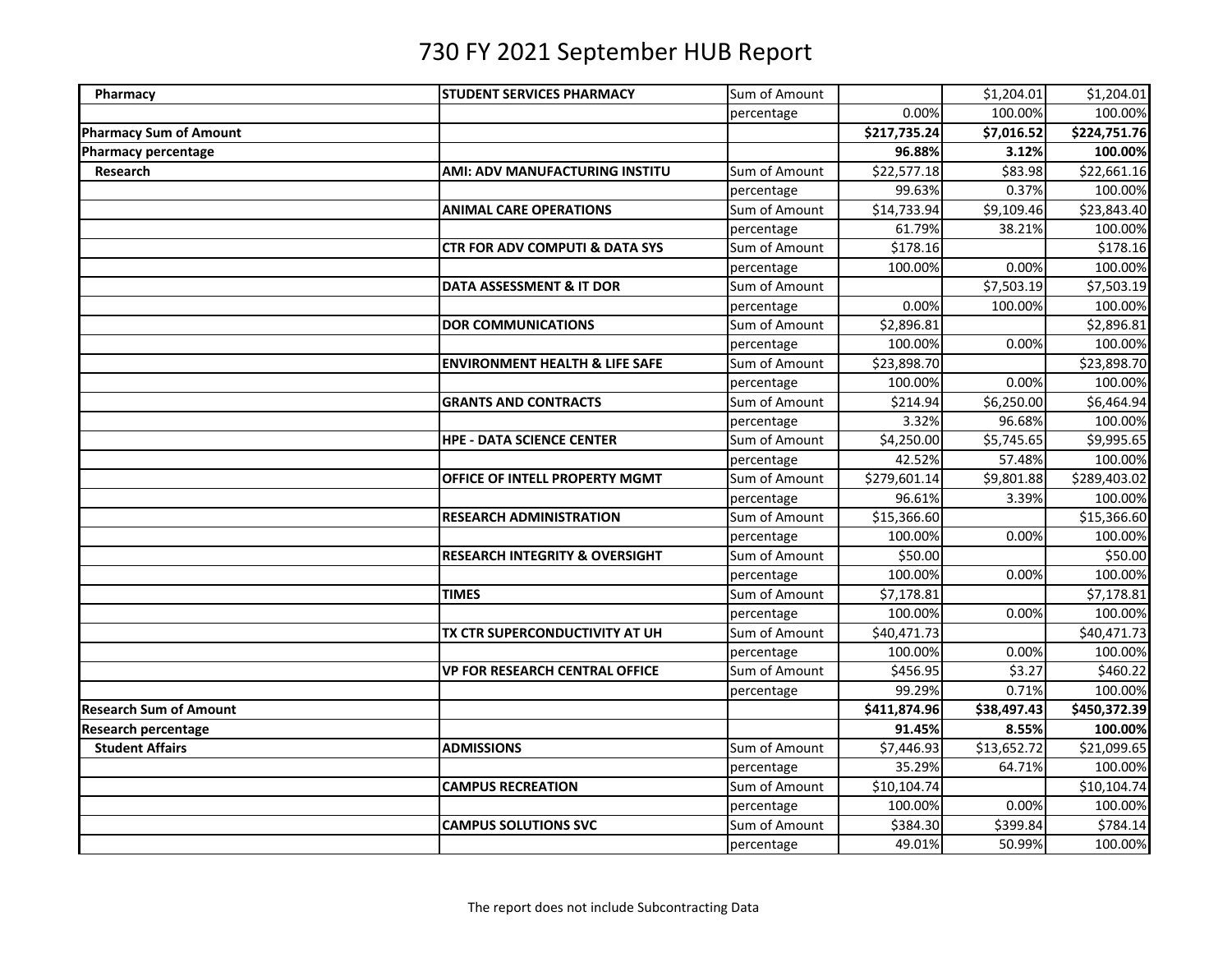| <b>Student Affairs</b> | <b>CENTER FOR STUDENT INVOLVEMENT</b>     | Sum of Amount | \$141.42     | \$750.00    | \$891.42     |
|------------------------|-------------------------------------------|---------------|--------------|-------------|--------------|
|                        |                                           | percentage    | 15.86%       | 84.14%      | 100.00%      |
|                        | <b>CENTER FOR STUDENT MEDIA</b>           | Sum of Amount | \$615.94     |             | \$615.94     |
|                        |                                           | percentage    | 100.00%      | 0.00%       | 100.00%      |
|                        | <b>CENTER FOR STUDENTS W/DISABILI</b>     | Sum of Amount | \$7,442.60   |             | \$7,442.60   |
|                        |                                           | percentage    | 100.00%      | 0.00%       | 100.00%      |
|                        | <b>CHILDREN'S LEARNING CENTER</b>         | Sum of Amount | \$7,806.16   | \$278.24    | \$8,084.40   |
|                        |                                           | percentage    | 96.56%       | 3.44%       | 100.00%      |
|                        | <b>CNTR FOR DIVERSITY &amp; INCLUSION</b> | Sum of Amount | \$1,689.54   |             | \$1,689.54   |
|                        |                                           | percentage    | 100.00%      | 0.00%       | 100.00%      |
|                        | <b>COUGARS IN RECOVERY</b>                | Sum of Amount | \$15.98      |             | \$15.98      |
|                        |                                           | percentage    | 100.00%      | 0.00%       | 100.00%      |
|                        | <b>COUNSELING AND PSYCH SVCS</b>          | Sum of Amount | \$1,381.61   |             | \$1,381.61   |
|                        |                                           | percentage    | 100.00%      | 0.00%       | 100.00%      |
|                        | <b>CTR FRATERNITY &amp; SORORITY LIFE</b> | Sum of Amount | \$195.64     |             | \$195.64     |
|                        |                                           | percentage    | 100.00%      | 0.00%       | 100.00%      |
|                        | <b>DEAN OF STUDENTS</b>                   | Sum of Amount | \$13.31      |             | \$13.31      |
|                        |                                           | percentage    | 100.00%      | 0.00%       | 100.00%      |
|                        | <b>INTEGRATED ENROLLMENT SERVICES</b>     | Sum of Amount | \$119,342.53 | \$43,411.68 | \$162,754.21 |
|                        |                                           | percentage    | 73.33%       | 26.67%      | 100.00%      |
|                        | <b>INTL STUDENT &amp; SCHOLAR SERVIC</b>  | Sum of Amount | \$8.00       |             | \$8.00       |
|                        |                                           | percentage    | 100.00%      | 0.00%       | 100.00%      |
|                        | LGBTQ RESOURCE CENTER                     | Sum of Amount | \$275.37     |             | \$275.37     |
|                        |                                           | percentage    | 100.00%      | 0.00%       | 100.00%      |
|                        | OFC OF THE UNIVERSIT REGISTRAR            | Sum of Amount | \$10,561.28  |             | \$10,561.28  |
|                        |                                           | percentage    | 100.00%      | 0.00%       | 100.00%      |
|                        | <b>RELIGION CENTER</b>                    | Sum of Amount | \$501.16     | \$199.92    | \$701.08     |
|                        |                                           | percentage    | 71.48%       | 28.52%      | 100.00%      |
|                        | <b>SCHOLARSIPS &amp; FINANCIAL AID</b>    | Sum of Amount | \$8,324.35   | \$640.00    | \$8,964.35   |
|                        |                                           | percentage    | 92.86%       | 7.14%       | 100.00%      |
|                        | <b>STU COMMUNICATION &amp; MARKETING</b>  | Sum of Amount | \$1,474.64   |             | \$1,474.64   |
|                        |                                           | percentage    | 100.00%      | 0.00%       | 100.00%      |
|                        | <b>STU HOUSING - RESIDE LIFE</b>          | Sum of Amount | \$46,395.84  |             | \$46,395.84  |
|                        |                                           | percentage    | 100.00%      | 0.00%       | 100.00%      |
|                        | <b>STUDENT AFFAIRS</b>                    | Sum of Amount | \$49,225.30  | \$169.28    | \$49,394.58  |
|                        |                                           | percentage    | 99.66%       | 0.34%       | 100.00%      |
|                        | STUDENT AFFAIRS BUSINESS SRVC             | Sum of Amount | \$2,074.93   | \$2,716.05  | \$4,790.98   |
|                        |                                           | percentage    | 43.31%       | 56.69%      | 100.00%      |
|                        | <b>STUDENT AFFAIRS IT SERVICES</b>        | Sum of Amount |              | \$0.00      | \$0.00       |
|                        |                                           | percentage    | #DIV/0!      | #DIV/0!     | #DIV/0!      |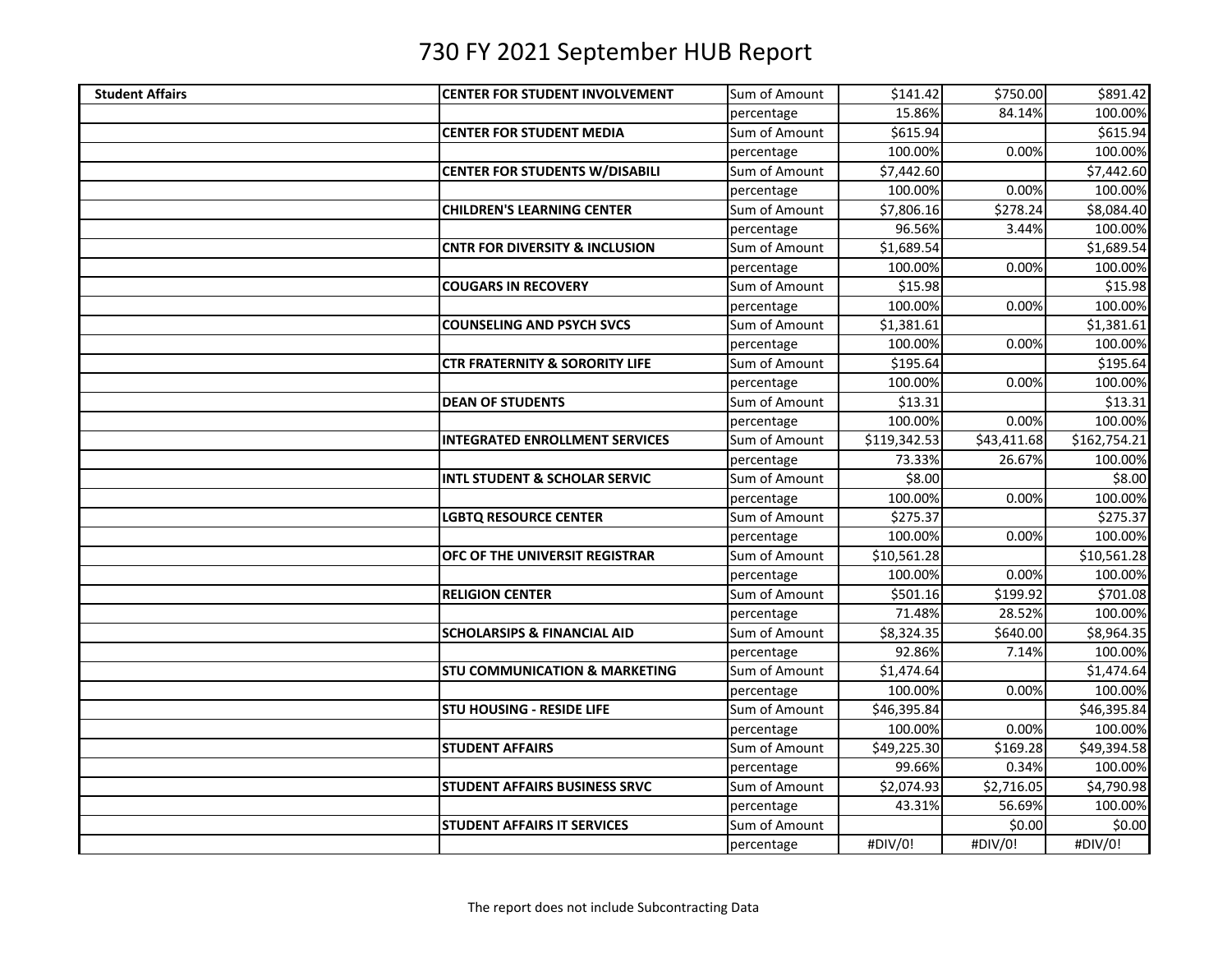| <b>Student Affairs</b>                         | <b>STUDENT CENTER</b>                     | Sum of Amount | \$22,762.96             |                        | \$22,762.96  |
|------------------------------------------------|-------------------------------------------|---------------|-------------------------|------------------------|--------------|
|                                                |                                           | percentage    | 100.00%                 | 0.00%                  | 100.00%      |
|                                                | <b>STUDENT HEALTH CENTER</b>              | Sum of Amount | \$19,883.09             | \$20,080.15            | \$39,963.24  |
|                                                |                                           | percentage    | 49.75%                  | 50.25%                 | 100.00%      |
|                                                | <b>UNIVERSITY CAREER SERVICES</b>         | Sum of Amount | \$232.57                |                        | \$232.57     |
|                                                |                                           | percentage    | 100.00%                 | 0.00%                  | 100.00%      |
|                                                | <b>VETERAN SERVICES</b>                   | Sum of Amount |                         | \$290.30               | \$290.30     |
|                                                |                                           | percentage    | 0.00%                   | 100.00%                | 100.00%      |
|                                                | <b>WELLNESS CENTER</b>                    | Sum of Amount | $-526.21$               |                        | $-526.21$    |
|                                                |                                           | percentage    | 100.00%                 | 0.00%                  | 100.00%      |
|                                                | <b>WOMEN &amp; GENDER RESOURCE CENTER</b> | Sum of Amount | \$130.69                |                        | \$130.69     |
|                                                |                                           | percentage    | 100.00%                 | 0.00%                  | 100.00%      |
| <b>Student Affairs Sum of Amount</b>           |                                           |               | \$318,404.67            | \$82,588.18            | \$400,992.85 |
| <b>Student Affairs percentage</b>              |                                           |               | 79.40%                  | 20.60%                 | 100.00%      |
| <b>Technology</b>                              | <b>CENTER FOR LIFE SCIENCES TECH</b>      | Sum of Amount | \$223.94                |                        | \$223.94     |
|                                                |                                           | percentage    | 100.00%                 | 0.00%                  | 100.00%      |
|                                                | <b>CONSTRUCTION MANAGEMENT</b>            | Sum of Amount | \$12,497.67             |                        | \$12,497.67  |
|                                                |                                           | percentage    | 100.00%                 | 0.00%                  | 100.00%      |
|                                                | <b>DEAN, TECHNOLOGY</b>                   | Sum of Amount | $\overline{$89,463.37}$ | $\overline{54,992.68}$ | \$94,456.05  |
|                                                |                                           | percentage    | 94.71%                  | 5.29%                  | 100.00%      |
|                                                | <b>ENGINEERING TECHNOLOGY</b>             | Sum of Amount | \$58,398.39             |                        | \$58,398.39  |
|                                                |                                           | percentage    | 100.00%                 | 0.00%                  | 100.00%      |
|                                                | HUMAN DEVELOP AND CONSUMER SCI            | Sum of Amount | \$1,645.91              | \$1,686.82             | \$3,332.73   |
|                                                |                                           | percentage    | 49.39%                  | 50.61%                 | 100.00%      |
|                                                | <b>ILT</b>                                | Sum of Amount | \$1,980.68              | \$20,905.44            | \$22,886.12  |
|                                                |                                           | percentage    | 8.65%                   | 91.35%                 | 100.00%      |
| <b>Technology Sum of Amount</b>                |                                           |               | \$164,209.96            | \$27,584.94            | \$191,794.90 |
| Technology percentage                          |                                           |               | 85.62%                  | 14.38%                 | 100.00%      |
| Univ Marketing, Comm & Media Rel               | (INACTIVE) MULTIMEDI MARKETING            | Sum of Amount | \$55.00                 | \$75.00                | \$130.00     |
|                                                |                                           | percentage    | 42.31%                  | 57.69%                 | 100.00%      |
|                                                | (INACTIVE) VP FOR EXTER RELATN            | Sum of Amount |                         | \$5,125.00             | \$5,125.00   |
|                                                |                                           | percentage    | 0.00%                   | 100.00%                | 100.00%      |
|                                                | <b>MARKETING</b>                          | Sum of Amount | \$10,940.00             |                        | \$10,940.00  |
|                                                |                                           | percentage    | 100.00%                 | 0.00%                  | 100.00%      |
|                                                | <b>MEDIA RELATIONS</b>                    | Sum of Amount | \$20,388.56             |                        | \$20,388.56  |
|                                                |                                           | percentage    | 100.00%                 | 0.00%                  | 100.00%      |
|                                                | VC/VP UNIV MKTG, COM & MED REL            | Sum of Amount | \$318.54                |                        | \$318.54     |
|                                                |                                           | percentage    | 100.00%                 | 0.00%                  | 100.00%      |
| Univ Marketing, Comm & Media Rel Sum of Amount |                                           |               | \$31,702.10             | \$5,200.00             | \$36,902.10  |
| Univ Marketing, Comm & Media Rel percentage    |                                           |               | 85.91%                  | 14.09%                 | 100.00%      |